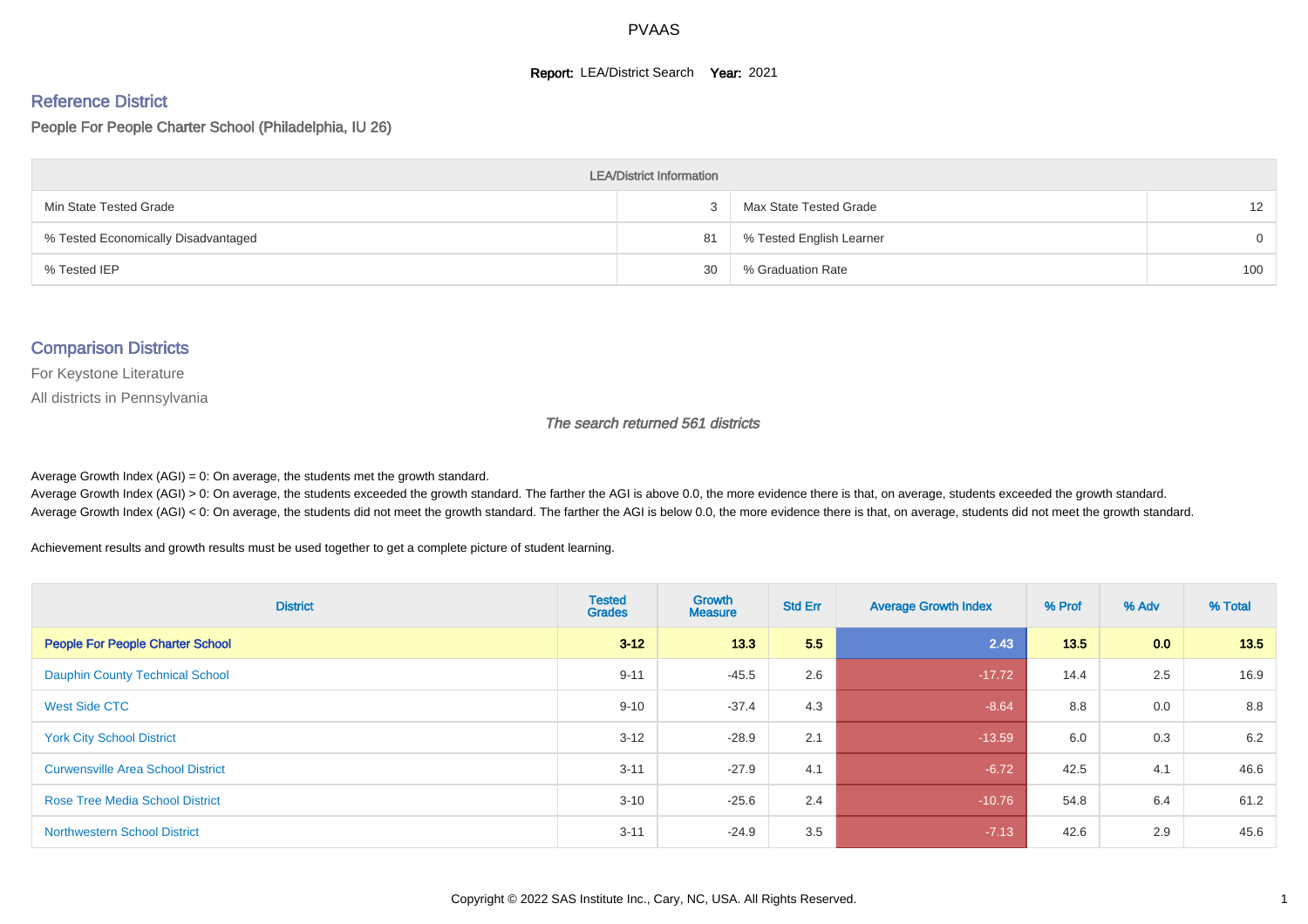| <b>District</b>                               | <b>Tested</b><br><b>Grades</b> | <b>Growth</b><br><b>Measure</b> | <b>Std Err</b> | <b>Average Growth Index</b> | % Prof | % Adv | % Total |
|-----------------------------------------------|--------------------------------|---------------------------------|----------------|-----------------------------|--------|-------|---------|
| <b>People For People Charter School</b>       | $3 - 12$                       | 13.3                            | 5.5            | 2.43                        | $13.5$ | 0.0   | 13.5    |
| Philipsburg-Osceola Area School District      | $3 - 11$                       | $-24.8$                         | 3.3            | $-7.43$                     | 19.7   | 2.6   | 22.4    |
| <b>Mastery Charter School - Gratz Campus</b>  | $7 - 10$                       | $-23.9$                         | 4.5            | $-5.29$                     | 2.9    | 0.0   | 2.9     |
| <b>Southern Fulton School District</b>        | $3 - 11$                       | $-23.7$                         | 4.4            | $-5.37$                     | 34.2   | 10.5  | 44.7    |
| <b>Shikellamy School District</b>             | $3 - 10$                       | $-22.3$                         | 2.5            | $-8.92$                     | 33.3   | 6.1   | 39.5    |
| <b>Lawrence County CTC</b>                    | $10 - 11$                      | $-21.7$                         | 3.6            | $-6.05$                     | 19.8   | 0.0   | 19.8    |
| Lackawanna Trail School District              | $3 - 10$                       | $-21.7$                         | 3.5            | $-6.20$                     | 38.5   | 1.5   | 40.0    |
| <b>Springfield Township School District</b>   | $3 - 11$                       | $-18.9$                         | 3.2            | $-5.88$                     | 62.6   | 3.6   | 66.3    |
| <b>Frazier School District</b>                | $3 - 11$                       | $-17.2$                         | 3.7            | $-4.70$                     | 37.1   | 1.6   | 38.7    |
| <b>Penns Manor Area School District</b>       | $3 - 12$                       | $-17.0$                         | 3.7            | $-4.52$                     | 29.7   | 3.1   | 32.8    |
| <b>Pennridge School District</b>              | $3 - 10$                       | $-16.8$                         | 1.4            | $-11.59$                    | 46.8   | 8.0   | 54.9    |
| Jefferson County-Dubois AVTS                  | $9 - 11$                       | $-16.2$                         | 3.9            | $-4.16$                     | 23.0   | 0.0   | 23.0    |
| <b>Lancaster School District</b>              | $3 - 12$                       | $-15.8$                         | $1.5\,$        | $-10.90$                    | 14.6   | 2.3   | 16.9    |
| Mifflinburg Area School District              | $3 - 11$                       | $-15.8$                         | 2.5            | $-6.30$                     | 42.4   | 4.0   | 46.4    |
| Schuylkill Haven Area School District         | $3 - 11$                       | $-15.3$                         | 3.1            | $-4.87$                     | 49.7   | 2.4   | 52.1    |
| <b>Ringgold School District</b>               | $3 - 11$                       | $-14.7$                         | 2.4            | $-6.04$                     | 41.5   | 7.9   | 49.4    |
| <b>Tacony Academy Charter School</b>          | $3 - 11$                       | $-14.7$                         | 3.0            | $-4.82$                     | 22.4   | 1.8   | 24.1    |
| Southern Columbia Area School District        | $3 - 11$                       | $-14.6$                         | 3.0            | $-4.92$                     | 55.0   | 4.0   | 59.0    |
| <b>Erie City School District</b>              | $3 - 12$                       | $-14.5$                         | 1.6            | $-9.26$                     | 25.4   | 3.0   | 28.4    |
| <b>Ridgway Area School District</b>           | $3 - 11$                       | $-14.5$                         | 4.1            | $-3.56$                     | 49.0   | 9.8   | 58.8    |
| <b>Minersville Area School District</b>       | $3 - 11$                       | $-14.4$                         | 3.7            | $-3.90$                     | 39.3   | 3.3   | 42.6    |
| <b>Williamsburg Community School District</b> | $3 - 11$                       | $-14.3$                         | 4.1            | $-3.48$                     | 28.3   | 0.0   | 28.3    |
| Johnsonburg Area School District              | $3 - 11$                       | $-14.1$                         | 3.9            | $-3.62$                     | 54.0   | 4.6   | 58.6    |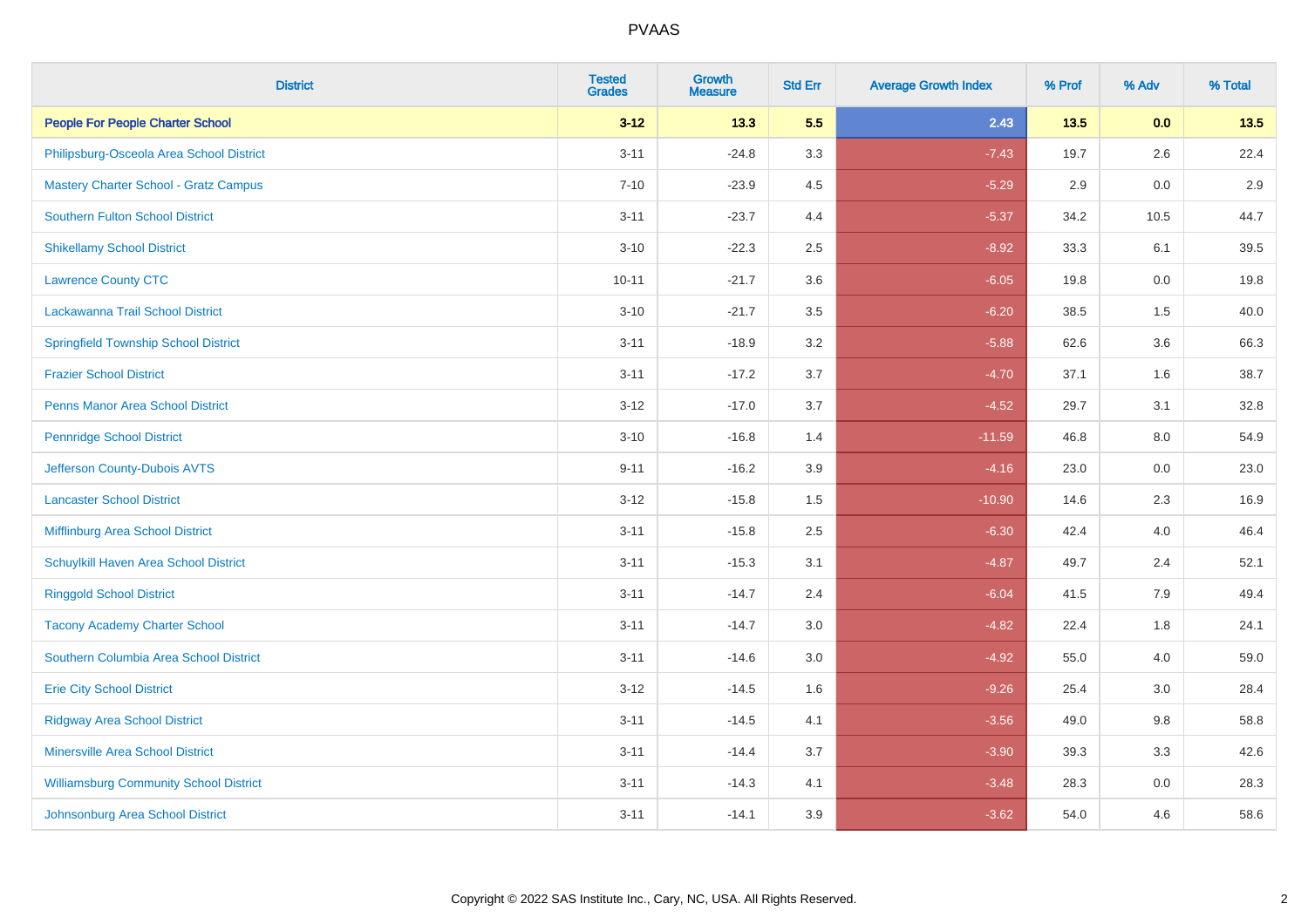| <b>District</b>                                 | <b>Tested</b><br><b>Grades</b> | <b>Growth</b><br><b>Measure</b> | <b>Std Err</b> | <b>Average Growth Index</b> | % Prof | % Adv   | % Total |
|-------------------------------------------------|--------------------------------|---------------------------------|----------------|-----------------------------|--------|---------|---------|
| <b>People For People Charter School</b>         | $3 - 12$                       | 13.3                            | 5.5            | 2.43                        | 13.5   | 0.0     | 13.5    |
| <b>Riverside Beaver County School District</b>  | $3 - 11$                       | $-14.0$                         | 3.0            | $-4.64$                     | 49.4   | $8.8\,$ | 58.2    |
| <b>Bristol Township School District</b>         | $3 - 11$                       | $-13.9$                         | 2.0            | $-7.05$                     | 31.0   | 3.7     | 34.7    |
| <b>Tulpehocken Area School District</b>         | $3 - 12$                       | $-13.7$                         | 2.8            | $-4.81$                     | 36.7   | 2.8     | 39.4    |
| Propel Charter School - Braddock Hills          | $3 - 11$                       | $-13.6$                         | 3.6            | $-3.81$                     | 9.7    | 1.6     | 11.3    |
| Salisbury-Elk Lick School District              | $3 - 11$                       | $-13.5$                         | 5.9            | $-2.30$                     | 27.8   | 0.0     | 27.8    |
| <b>Titusville Area School District</b>          | $3 - 11$                       | $-13.2$                         | 2.6            | $-4.99$                     | 43.2   | 4.8     | 48.0    |
| <b>Rochester Area School District</b>           | $3 - 11$                       | $-13.2$                         | 4.6            | $-2.89$                     | 19.5   | 1.3     | 20.8    |
| <b>Northern Potter School District</b>          | $3 - 12$                       | $-13.1$                         | 4.6            | $-2.84$                     | 37.5   | 0.0     | 37.5    |
| Southern Huntingdon County School District      | $3 - 11$                       | $-12.9$                         | 3.2            | $-3.98$                     | 32.5   | 2.5     | 35.0    |
| <b>Keystone Education Center Charter School</b> | $3 - 12$                       | $-12.9$                         | 5.9            | $-2.19$                     | 28.0   | 0.0     | 28.0    |
| <b>Hatboro-Horsham School District</b>          | $3 - 11$                       | $-12.8$                         | 1.7            | $-7.47$                     | 45.6   | 7.2     | 52.8    |
| <b>Norristown Area School District</b>          | $3 - 12$                       | $-12.8$                         | 1.6            | $-7.98$                     | 23.5   | 2.3     | 25.7    |
| <b>Avonworth School District</b>                | $3 - 10$                       | $-12.6$                         | 3.1            | $-4.01$                     | 59.8   | 4.6     | 64.4    |
| <b>Columbia-Montour AVTS</b>                    | $9 - 10$                       | $-12.5$                         | 3.0            | $-4.16$                     | 22.3   | 0.6     | 22.9    |
| <b>Wellsboro Area School District</b>           | $3 - 11$                       | $-12.4$                         | 3.0            | $-4.11$                     | 49.2   | 11.9    | 61.1    |
| Owen J Roberts School District                  | $3 - 11$                       | $-12.3$                         | 1.6            | $-7.61$                     | 57.0   | 11.9    | 69.0    |
| <b>West Mifflin Area School District</b>        | $3 - 12$                       | $-12.3$                         | 2.9            | $-4.22$                     | 39.7   | 10.3    | 50.0    |
| <b>Annville-Cleona School District</b>          | $3 - 12$                       | $-12.1$                         | 2.7            | $-4.46$                     | 34.9   | 7.8     | 42.6    |
| Catasauqua Area School District                 | $3 - 12$                       | $-12.1$                         | 3.0            | $-4.00$                     | 36.8   | 7.6     | 44.3    |
| <b>Bucks County Technical High School</b>       | $9 - 10$                       | $-12.0$                         | 2.5            | $-4.84$                     | 35.9   | 3.2     | 39.2    |
| <b>Marion Center Area School District</b>       | $3 - 10$                       | $-12.0$                         | 3.1            | $-3.87$                     | 33.7   | 1.1     | 34.8    |
| <b>Moniteau School District</b>                 | $3 - 11$                       | $-11.8$                         | 3.3            | $-3.56$                     | 50.0   | 6.3     | 56.3    |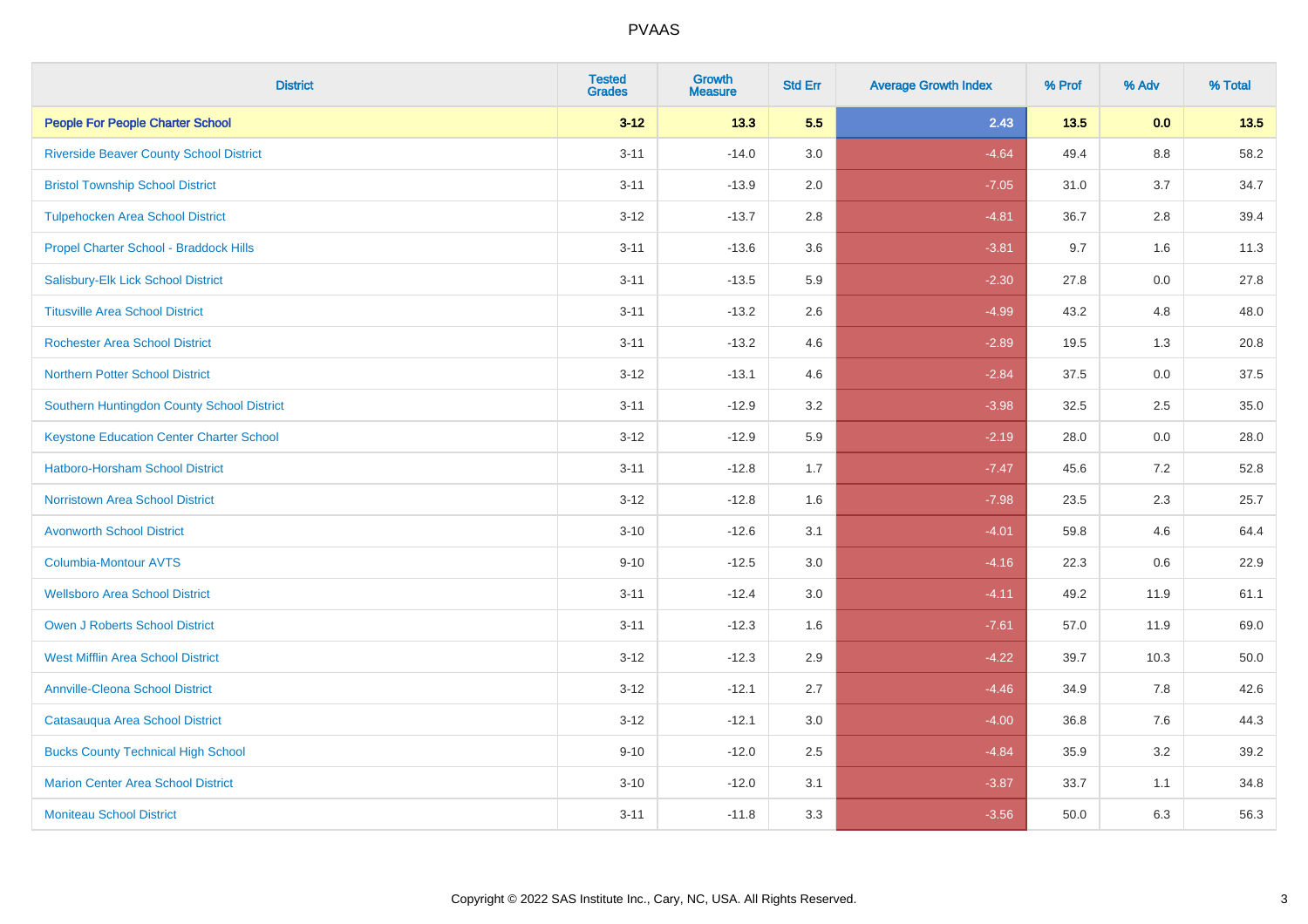| <b>District</b>                            | <b>Tested</b><br><b>Grades</b> | <b>Growth</b><br><b>Measure</b> | <b>Std Err</b> | <b>Average Growth Index</b> | % Prof | % Adv   | % Total |
|--------------------------------------------|--------------------------------|---------------------------------|----------------|-----------------------------|--------|---------|---------|
| <b>People For People Charter School</b>    | $3 - 12$                       | 13.3                            | 5.5            | 2.43                        | 13.5   | 0.0     | 13.5    |
| <b>Steelton-Highspire School District</b>  | $3 - 11$                       | $-11.8$                         | 3.5            | $-3.40$                     | 14.5   | 0.0     | 14.5    |
| <b>Propel Charter School-Homestead</b>     | $3 - 11$                       | $-11.7$                         | 4.1            | $-2.84$                     | 15.9   | 0.0     | 15.9    |
| <b>Abington School District</b>            | $3 - 10$                       | $-11.5$                         | 1.9            | $-6.00$                     | 56.2   | 11.6    | 67.8    |
| Southern Tioga School District             | $3 - 11$                       | $-11.5$                         | 2.7            | $-4.25$                     | 47.8   | 6.4     | 54.3    |
| Maritime Academy Charter School            | $3 - 10$                       | $-11.4$                         | 3.5            | $-3.29$                     | 15.2   | 0.0     | 15.2    |
| <b>Plum Borough School District</b>        | $3 - 11$                       | $-11.3$                         | 2.2            | $-5.19$                     | 51.1   | 9.0     | 60.1    |
| <b>South Park School District</b>          | $3 - 11$                       | $-11.3$                         | 2.7            | $-4.23$                     | 53.5   | 13.7    | 67.3    |
| La Academia Partnership Charter School     | $6 - 11$                       | $-11.0$                         | 4.7            | $-2.34$                     | 6.8    | 0.0     | 6.8     |
| <b>Sugar Valley Rural Charter School</b>   | $3 - 11$                       | $-11.0$                         | 4.5            | $-2.46$                     | 14.9   | 0.0     | 14.9    |
| <b>Solanco School District</b>             | $3 - 11$                       | $-11.0$                         | 2.0            | $-5.55$                     | 41.6   | 4.5     | 46.1    |
| <b>Propel Charter School-Montour</b>       | $3 - 10$                       | $-10.7$                         | 3.9            | $-2.71$                     | 13.7   | 0.0     | 13.7    |
| Northern Lehigh School District            | $3 - 12$                       | $-10.4$                         | 2.7            | $-3.82$                     | 28.0   | 9.3     | 37.3    |
| <b>Exeter Township School District</b>     | $3 - 11$                       | $-10.4$                         | 1.9            | $-5.44$                     | 50.6   | 2.7     | 53.3    |
| <b>Farrell Area School District</b>        | $3 - 11$                       | $-10.4$                         | 4.3            | $-2.41$                     | 19.0   | 0.0     | 19.0    |
| The New Academy Charter School             | $8 - 11$                       | $-10.4$                         | 5.2            | $-2.00$                     | 0.0    | $0.0\,$ | $0.0\,$ |
| <b>Union City Area School District</b>     | $3 - 12$                       | $-10.2$                         | 3.6            | $-2.87$                     | 42.9   | 3.2     | 46.0    |
| <b>Pittston Area School District</b>       | $3 - 11$                       | $-10.1$                         | 5.6            | $-1.80$                     | 38.1   | 9.5     | 47.6    |
| <b>Northwest Area School District</b>      | $3 - 10$                       | $-10.0$                         | 3.8            | $-2.59$                     | 34.6   | $7.3$   | 41.8    |
| Jefferson-Morgan School District           | $3 - 10$                       | $-9.9$                          | 4.2            | $-2.35$                     | 43.8   | 4.2     | 47.9    |
| <b>Big Spring School District</b>          | $3 - 11$                       | $-9.8$                          | 2.4            | $-4.00$                     | 38.6   | 8.9     | 47.5    |
| <b>Neshannock Township School District</b> | $3 - 10$                       | $-9.7$                          | 2.9            | $-3.34$                     | 62.4   | 5.6     | 67.9    |
| <b>Benton Area School District</b>         | $3 - 10$                       | $-9.7$                          | 4.5            | $-2.18$                     | 43.2   | 5.4     | 48.6    |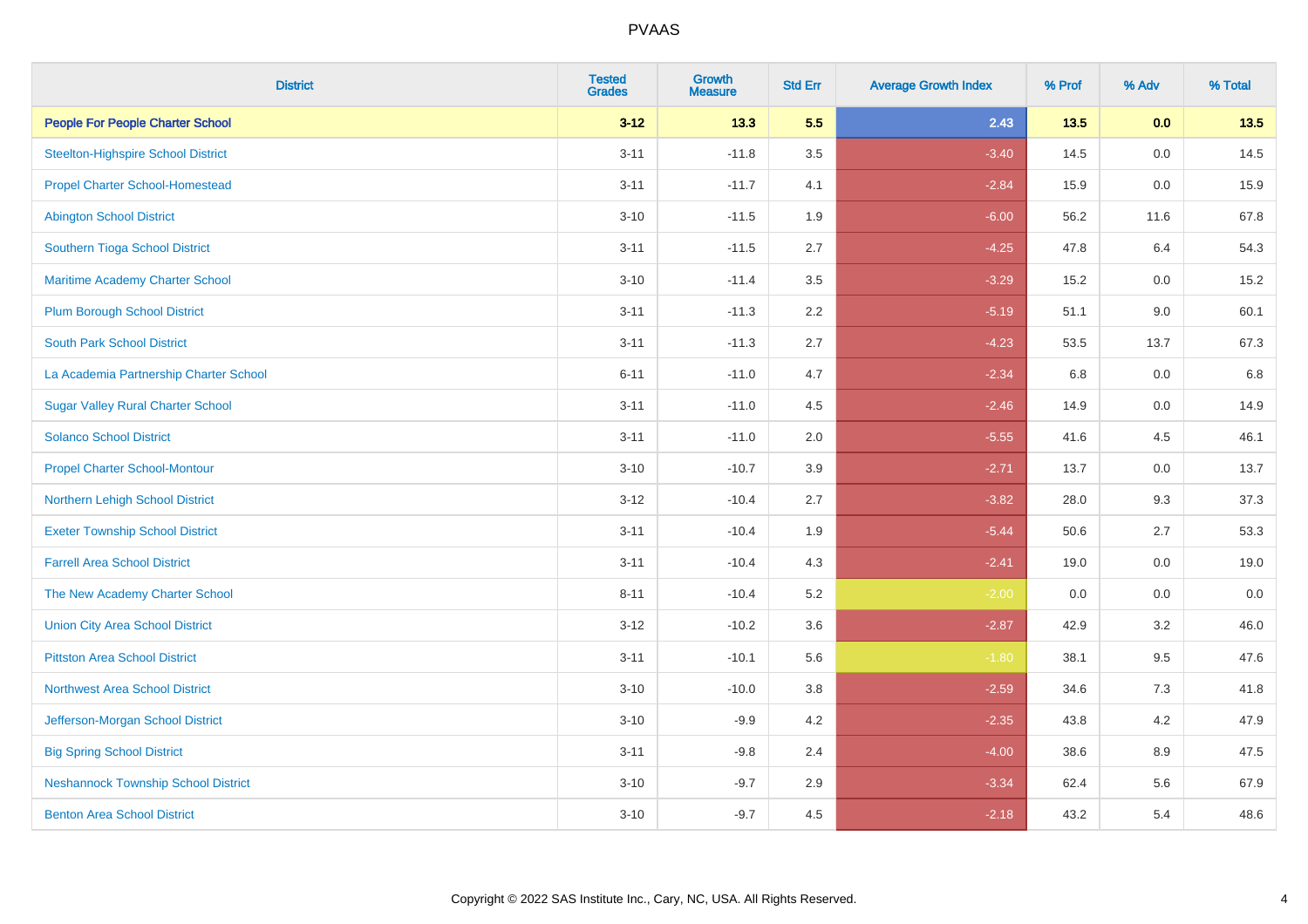| <b>District</b>                               | <b>Tested</b><br><b>Grades</b> | Growth<br><b>Measure</b> | <b>Std Err</b> | <b>Average Growth Index</b> | % Prof | % Adv   | % Total |
|-----------------------------------------------|--------------------------------|--------------------------|----------------|-----------------------------|--------|---------|---------|
| <b>People For People Charter School</b>       | $3 - 12$                       | 13.3                     | 5.5            | 2.43                        | 13.5   | 0.0     | 13.5    |
| <b>Chambersburg Area School District</b>      | $3 - 11$                       | $-9.5$                   | 1.3            | $-7.20$                     | 42.7   | $8.6\,$ | 51.4    |
| <b>Redbank Valley School District</b>         | $3 - 11$                       | $-9.5$                   | 3.4            | $-2.77$                     | 31.5   | 4.9     | 36.4    |
| <b>Clearfield Area School District</b>        | $3 - 10$                       | $-9.4$                   | 2.6            | $-3.56$                     | 43.0   | 3.1     | 46.1    |
| <b>Carmichaels Area School District</b>       | $3 - 10$                       | $-9.3$                   | 3.3            | $-2.81$                     | 35.1   | 1.4     | 36.5    |
| <b>Berwick Area School District</b>           | $3 - 11$                       | $-9.3$                   | 2.6            | $-3.59$                     | 42.1   | 5.5     | 47.6    |
| <b>Bradford Area School District</b>          | $3 - 12$                       | $-9.3$                   | 2.4            | $-3.87$                     | 45.8   | 8.3     | 54.2    |
| <b>North East School District</b>             | $3 - 11$                       | $-9.3$                   | 3.1            | $-3.02$                     | 62.6   | 14.4    | 77.0    |
| <b>Innovative Arts Academy Charter School</b> | $6 - 11$                       | $-9.1$                   | 3.7            | $-2.44$                     | 9.5    | 0.0     | 9.5     |
| <b>Mahanoy Area School District</b>           | $3 - 10$                       | $-9.0$                   | 3.6            | $-2.49$                     | 26.2   | 1.6     | 27.9    |
| <b>Aliquippa School District</b>              | $3 - 11$                       | $-9.0$                   | 4.2            | $-2.14$                     | 11.0   | 0.0     | 11.0    |
| Philadelphia Academy Charter School           | $3 - 11$                       | $-8.9$                   | 2.9            | $-3.04$                     | 50.5   | 2.9     | 53.4    |
| South Allegheny School District               | $3 - 11$                       | $-8.8$                   | 3.2            | $-2.70$                     | 40.5   | 0.0     | 40.5    |
| <b>North Star School District</b>             | $3 - 11$                       | $-8.7$                   | 3.5            | $-2.51$                     | 47.8   | 6.0     | 53.7    |
| <b>Palisades School District</b>              | $3 - 11$                       | $-8.7$                   | 2.8            | $-3.06$                     | 53.8   | 6.7     | 60.5    |
| <b>Milton Area School District</b>            | $3 - 11$                       | $-8.7$                   | 2.5            | $-3.52$                     | 45.4   | 6.9     | 52.3    |
| <b>Chartiers-Houston School District</b>      | $3 - 10$                       | $-8.6$                   | 3.5            | $-2.41$                     | 59.7   | 4.5     | 64.2    |
| Lampeter-Strasburg School District            | $3 - 12$                       | $-8.6$                   | 2.0            | $-4.33$                     | 55.1   | 9.8     | 64.8    |
| <b>West Middlesex Area School District</b>    | $3 - 10$                       | $-8.4$                   | 3.8            | $-2.21$                     | 34.9   | 2.8     | 37.6    |
| <b>Elizabeth Forward School District</b>      | $3 - 11$                       | $-8.4$                   | 2.4            | $-3.41$                     | 51.7   | 4.0     | 55.7    |
| <b>Southmoreland School District</b>          | $3 - 11$                       | $-8.3$                   | 3.6            | $-2.32$                     | 56.8   | 7.2     | 64.0    |
| <b>Tamaqua Area School District</b>           | $3 - 12$                       | $-8.2$                   | 2.5            | $-3.24$                     | 44.5   | 1.9     | 46.4    |
| <b>Muncy School District</b>                  | $3 - 11$                       | $-8.1$                   | 3.7            | $-2.21$                     | 42.0   | 3.8     | 45.8    |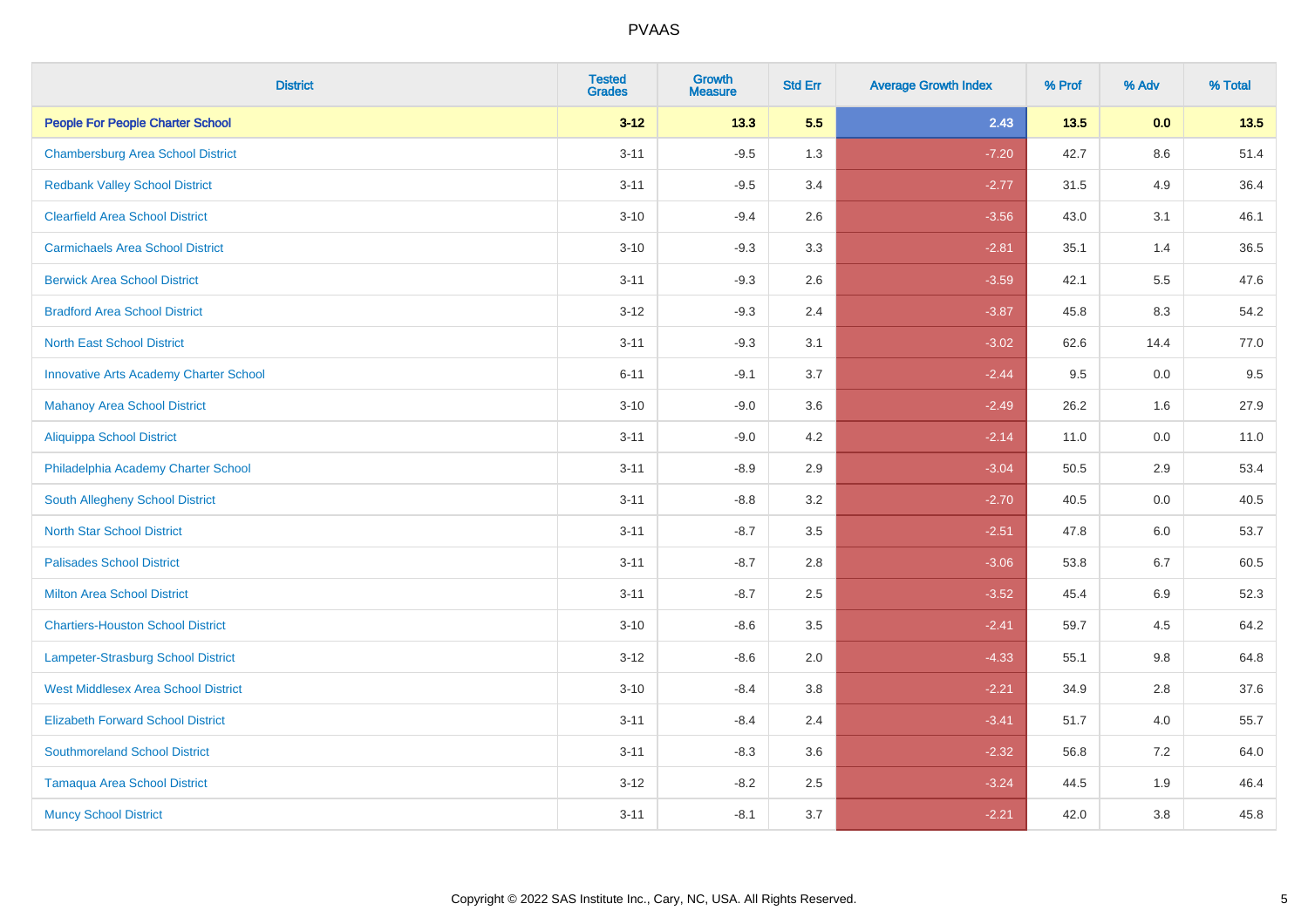| <b>District</b>                              | <b>Tested</b><br><b>Grades</b> | <b>Growth</b><br><b>Measure</b> | <b>Std Err</b> | <b>Average Growth Index</b> | % Prof | % Adv   | % Total |
|----------------------------------------------|--------------------------------|---------------------------------|----------------|-----------------------------|--------|---------|---------|
| <b>People For People Charter School</b>      | $3 - 12$                       | 13.3                            | 5.5            | 2.43                        | $13.5$ | 0.0     | 13.5    |
| Portage Area School District                 | $3 - 10$                       | $-8.1$                          | 3.6            | $-2.26$                     | 40.6   | 9.4     | 50.0    |
| <b>Blairsville-Saltsburg School District</b> | $3 - 11$                       | $-8.0$                          | 3.0            | $-2.68$                     | 37.3   | 7.0     | 44.3    |
| <b>Western Beaver County School District</b> | $3 - 11$                       | $-7.8$                          | 4.2            | $-1.87$                     | 56.5   | 6.5     | 63.0    |
| <b>Shamokin Area School District</b>         | $3 - 11$                       | $-7.7$                          | 4.8            | $-1.60$                     | 38.1   | 3.2     | 41.3    |
| <b>Pine Grove Area School District</b>       | $3 - 11$                       | $-7.7$                          | 2.9            | $-2.66$                     | 42.3   | 7.7     | 50.0    |
| <b>Dunmore School District</b>               | $3 - 11$                       | $-7.7$                          | 2.9            | $-2.62$                     | 34.0   | 7.2     | 41.2    |
| <b>Penn Hills School District</b>            | $3 - 11$                       | $-7.6$                          | 2.6            | $-2.94$                     | 33.1   | 0.7     | 33.8    |
| <b>Mohawk Area School District</b>           | $3 - 11$                       | $-7.5$                          | 3.1            | $-2.45$                     | 49.4   | 11.0    | 60.4    |
| Northern Tioga School District               | $3 - 12$                       | $-7.5$                          | 2.8            | $-2.64$                     | 54.0   | 1.2     | 55.2    |
| <b>Conneaut School District</b>              | $3 - 12$                       | $-7.5$                          | 2.6            | $-2.91$                     | 38.4   | 7.4     | 45.8    |
| <b>Highlands School District</b>             | $3 - 11$                       | $-7.4$                          | 2.7            | $-2.76$                     | 44.4   | 3.7     | 48.2    |
| <b>Williams Valley School District</b>       | $3 - 11$                       | $-7.3$                          | 3.4            | $-2.13$                     | 23.2   | 0.0     | 23.2    |
| <b>California Area School District</b>       | $3 - 10$                       | $-7.3$                          | 3.6            | $-2.02$                     | 42.6   | 9.8     | 52.5    |
| <b>Forest Hills School District</b>          | $3 - 11$                       | $-7.3$                          | 2.7            | $-2.74$                     | 41.1   | 13.7    | 54.8    |
| <b>Interboro School District</b>             | $3 - 12$                       | $-7.3$                          | 2.1            | $-3.43$                     | 46.6   | 4.8     | 51.4    |
| <b>Brownsville Area School District</b>      | $3 - 12$                       | $-7.2$                          | 3.9            | $-1.83$                     | 34.4   | 6.1     | 40.5    |
| <b>Windber Area School District</b>          | $3 - 11$                       | $-7.2$                          | 3.2            | $-2.24$                     | 55.4   | 7.2     | 62.6    |
| <b>Wallenpaupack Area School District</b>    | $3 - 11$                       | $-7.1$                          | 2.3            | $-3.09$                     | 40.8   | 2.4     | 43.1    |
| <b>Freedom Area School District</b>          | $3 - 11$                       | $-7.1$                          | 3.0            | $-2.37$                     | 43.8   | 4.2     | 47.9    |
| <b>Harbor Creek School District</b>          | $3 - 11$                       | $-7.1$                          | 2.7            | $-2.67$                     | 48.8   | 15.2    | 64.0    |
| <b>Moshannon Valley School District</b>      | $3 - 10$                       | $-7.0$                          | 3.4            | $-2.01$                     | 48.5   | $0.0\,$ | 48.5    |
| <b>Penn-Delco School District</b>            | $3 - 11$                       | $-6.8$                          | 1.9            | $-3.51$                     | 46.6   | 3.2     | 49.8    |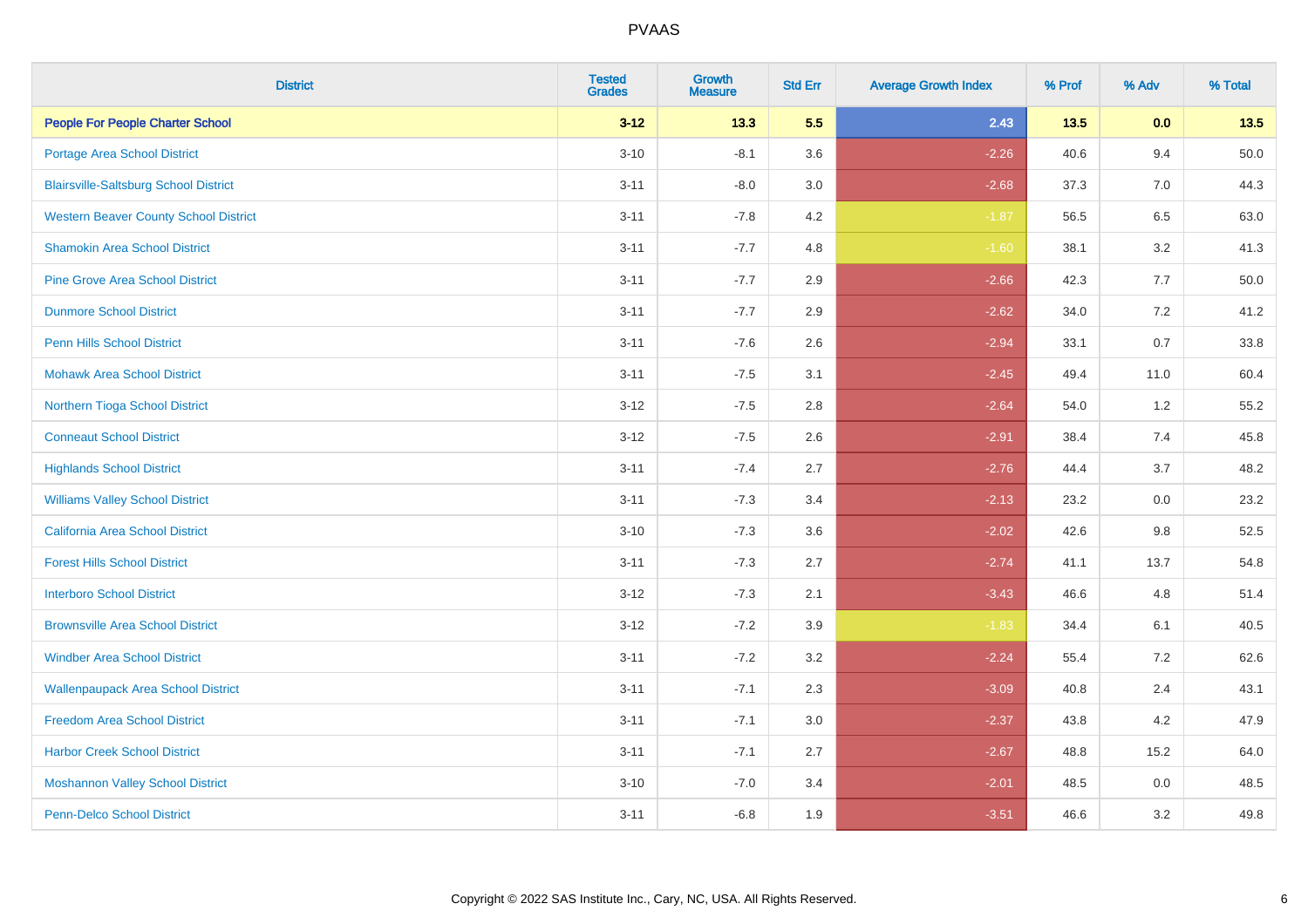| <b>District</b>                                   | <b>Tested</b><br><b>Grades</b> | <b>Growth</b><br><b>Measure</b> | <b>Std Err</b> | <b>Average Growth Index</b> | % Prof | % Adv   | % Total |
|---------------------------------------------------|--------------------------------|---------------------------------|----------------|-----------------------------|--------|---------|---------|
| <b>People For People Charter School</b>           | $3 - 12$                       | 13.3                            | 5.5            | 2.43                        | 13.5   | 0.0     | 13.5    |
| <b>Yough School District</b>                      | $3 - 10$                       | $-6.6$                          | 2.7            | $-2.43$                     | 50.8   | 4.0     | 54.8    |
| <b>Butler Area School District</b>                | $3 - 11$                       | $-6.5$                          | 1.5            | $-4.26$                     | 42.5   | 9.4     | 51.9    |
| <b>Executive Education Academy Charter School</b> | $3 - 10$                       | $-6.5$                          | 3.1            | $-2.08$                     | 23.7   | 2.2     | 25.8    |
| <b>New Castle Area School District</b>            | $3 - 12$                       | $-6.4$                          | 2.4            | $-2.66$                     | 32.5   | 4.3     | 36.8    |
| <b>Tri-Valley School District</b>                 | $3 - 10$                       | $-6.4$                          | 4.1            | $-1.57$                     | 37.0   | 4.4     | 41.3    |
| <b>Slippery Rock Area School District</b>         | $3 - 11$                       | $-6.3$                          | 2.5            | $-2.51$                     | 56.2   | 9.5     | 65.7    |
| <b>Upper Dauphin Area School District</b>         | $3 - 11$                       | $-6.3$                          | 3.2            | $-1.98$                     | 37.4   | 4.8     | 42.2    |
| <b>East Allegheny School District</b>             | $3 - 11$                       | $-6.3$                          | 3.3            | $-1.87$                     | 31.9   | 9.7     | 41.7    |
| <b>Dubois Area School District</b>                | $3 - 11$                       | $-6.2$                          | 2.0            | $-3.07$                     | 50.9   | 13.4    | 64.3    |
| <b>Mount Union Area School District</b>           | $3 - 10$                       | $-6.1$                          | 3.1            | $-1.97$                     | 32.2   | 3.4     | 35.6    |
| Waynesboro Area School District                   | $3 - 12$                       | $-6.1$                          | 1.9            | $-3.20$                     | 50.0   | 6.8     | 56.8    |
| <b>East Lycoming School District</b>              | $3 - 11$                       | $-6.0$                          | 2.7            | $-2.24$                     | 48.3   | $4.2\,$ | 52.5    |
| <b>Karns City Area School District</b>            | $3 - 11$                       | $-6.0$                          | 2.9            | $-2.03$                     | 53.1   | 8.3     | 61.5    |
| <b>Forest City Regional School District</b>       | $3 - 12$                       | $-6.0$                          | 3.0            | $-1.96$                     | 44.1   | 0.0     | 44.1    |
| <b>Old Forge School District</b>                  | $3 - 12$                       | $-5.9$                          | 3.4            | $-1.73$                     | 52.9   | 7.1     | 60.0    |
| <b>Shade-Central City School District</b>         | $3 - 11$                       | $-5.9$                          | 4.6            | $-1.28$                     | 27.8   | 0.0     | 27.8    |
| <b>Fort Cherry School District</b>                | $3 - 10$                       | $-5.9$                          | 3.8            | $-1.56$                     | 55.2   | 5.2     | 60.3    |
| <b>Universal Audenried Charter School</b>         | $9 - 11$                       | $-5.8$                          | 2.4            | $-2.40$                     | 14.6   | 0.0     | 14.6    |
| Jim Thorpe Area School District                   | $3 - 11$                       | $-5.8$                          | 2.7            | $-2.19$                     | 33.3   | 7.4     | 40.7    |
| <b>Blue Mountain School District</b>              | $3 - 10$                       | $-5.8$                          | 2.3            | $-2.56$                     | 46.6   | 8.5     | 55.1    |
| Susquehanna Township School District              | $3 - 12$                       | $-5.8$                          | 2.7            | $-2.17$                     | 36.0   | 5.6     | 41.6    |
| <b>Ferndale Area School District</b>              | $3 - 10$                       | $-5.8$                          | 4.3            | $-1.33$                     | 40.0   | 0.0     | 40.0    |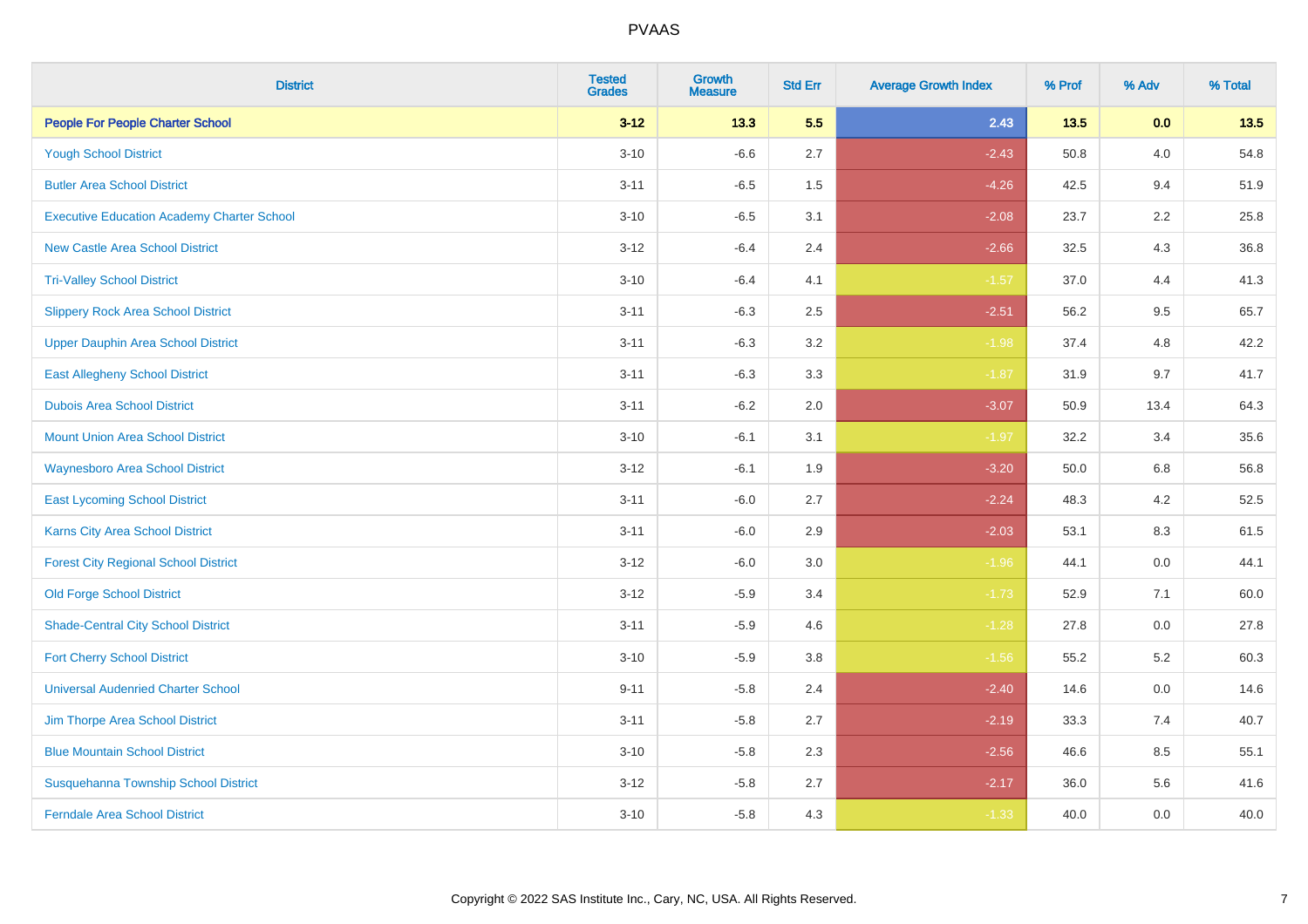| <b>District</b>                                | <b>Tested</b><br><b>Grades</b> | Growth<br><b>Measure</b> | <b>Std Err</b> | <b>Average Growth Index</b> | % Prof | % Adv   | % Total |
|------------------------------------------------|--------------------------------|--------------------------|----------------|-----------------------------|--------|---------|---------|
| <b>People For People Charter School</b>        | $3 - 12$                       | 13.3                     | 5.5            | 2.43                        | $13.5$ | 0.0     | 13.5    |
| <b>Pequea Valley School District</b>           | $3 - 11$                       | $-5.8$                   | 3.2            | $-1.80$                     | 39.8   | 9.1     | 48.9    |
| <b>Austin Area School District</b>             | $3 - 11$                       | $-5.7$                   | 6.4            | $-0.90$                     | 33.3   | 5.6     | 38.9    |
| <b>Carbon Career &amp; Technical Institute</b> | $9 - 11$                       | $-5.7$                   | 3.6            | $-1.59$                     | 34.5   | $1.2\,$ | 35.7    |
| <b>Claysburg-Kimmel School District</b>        | $3 - 11$                       | $-5.7$                   | 4.0            | $-1.42$                     | 42.9   | 8.2     | 51.0    |
| South Williamsport Area School District        | $3 - 10$                       | $-5.7$                   | 2.5            | $-2.30$                     | 45.5   | 4.5     | 50.0    |
| <b>Fairfield Area School District</b>          | $3 - 11$                       | $-5.6$                   | 3.4            | $-1.66$                     | 57.9   | 4.0     | 61.8    |
| <b>Canton Area School District</b>             | $3 - 11$                       | $-5.5$                   | 3.2            | $-1.75$                     | 40.7   | 2.3     | 43.0    |
| <b>Bermudian Springs School District</b>       | $3 - 11$                       | $-5.5$                   | 2.9            | $-1.94$                     | 56.4   | 6.8     | 63.2    |
| <b>Montrose Area School District</b>           | $3 - 10$                       | $-5.5$                   | 3.0            | $-1.82$                     | 46.7   | 5.4     | 52.2    |
| <b>Trinity Area School District</b>            | $3 - 11$                       | $-5.4$                   | 2.0            | $-2.71$                     | 48.3   | 11.8    | 60.1    |
| Imhotep Institute Charter High School          | $9 - 11$                       | $-5.3$                   | 5.8            | $-0.92$                     | 25.0   | 0.0     | 25.0    |
| <b>Corry Area School District</b>              | $3 - 11$                       | $-5.3$                   | 2.6            | $-2.03$                     | 38.5   | 6.0     | 44.5    |
| <b>Carlisle Area School District</b>           | $3 - 11$                       | $-5.3$                   | 1.9            | $-2.81$                     | 54.0   | 6.3     | 60.3    |
| <b>Indiana Area School District</b>            | $3 - 11$                       | $-5.3$                   | 2.3            | $-2.28$                     | 47.6   | 18.4    | 66.1    |
| <b>Middletown Area School District</b>         | $3 - 11$                       | $-5.3$                   | 2.6            | $-2.05$                     | 46.4   | 5.3     | 51.7    |
| <b>Brentwood Borough School District</b>       | $3 - 11$                       | $-5.3$                   | 3.0            | $-1.72$                     | 52.0   | 6.1     | 58.2    |
| Perseus House Charter School Of Excellence     | $6 - 11$                       | $-5.2$                   | 3.0            | $-1.72$                     | 16.5   | 0.0     | 16.5    |
| <b>Keystone Central School District</b>        | $3 - 11$                       | $-5.1$                   | 2.0            | $-2.46$                     | 44.7   | 4.6     | 49.4    |
| <b>Upper Moreland Township School District</b> | $3 - 11$                       | $-5.0$                   | 2.2            | $-2.31$                     | 57.9   | 4.0     | 61.9    |
| <b>Mount Pleasant Area School District</b>     | $3 - 11$                       | $-5.0$                   | 2.6            | $-1.93$                     | 52.6   | 0.0     | 52.6    |
| <b>Washington School District</b>              | $3 - 11$                       | $-4.9$                   | 2.8            | $-1.76$                     | 30.1   | 2.4     | 32.5    |
| <b>Brandywine Heights Area School District</b> | $3 - 11$                       | $-4.9$                   | 2.7            | $-1.81$                     | 49.2   | 8.2     | 57.4    |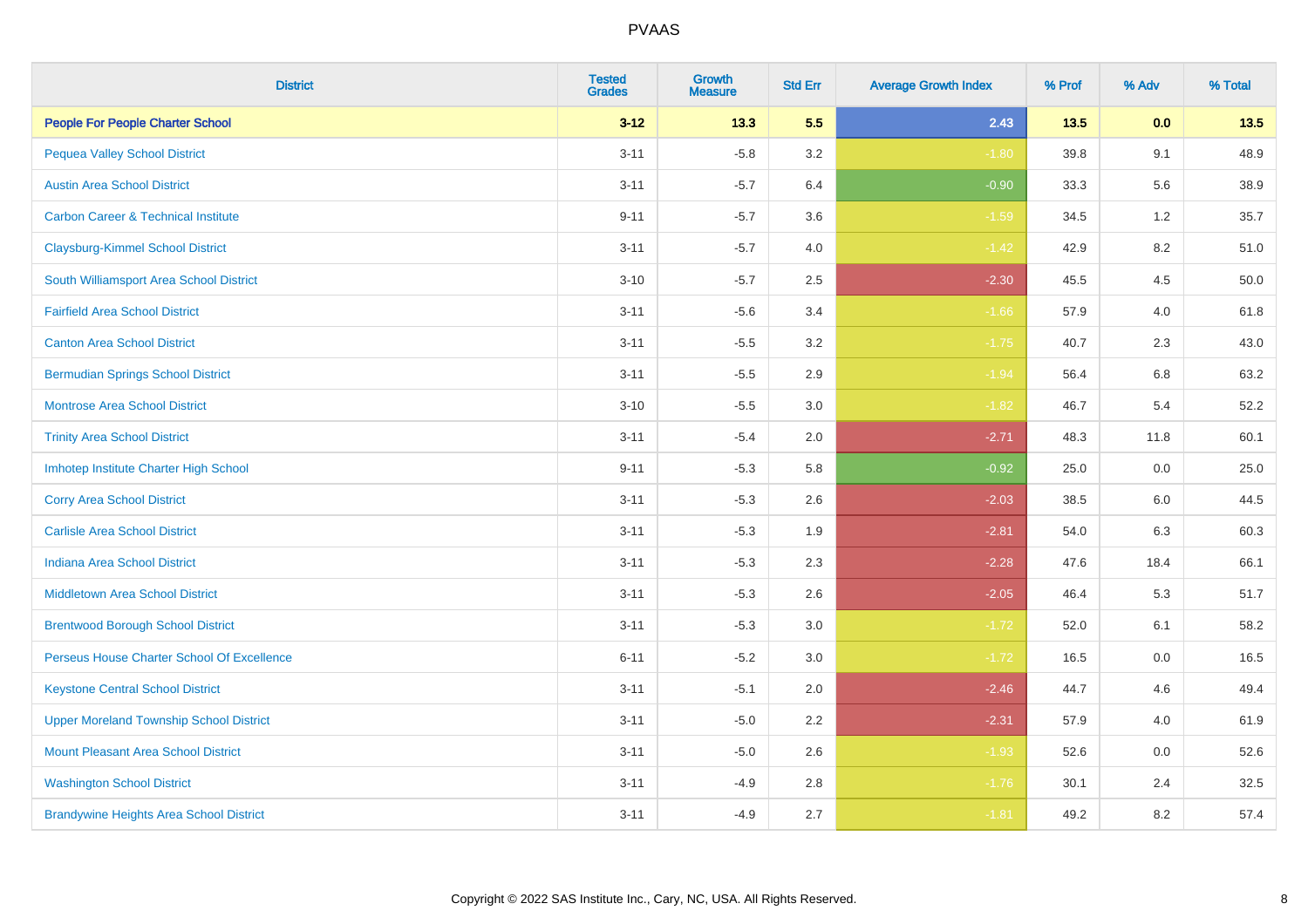| <b>District</b>                               | <b>Tested</b><br><b>Grades</b> | <b>Growth</b><br><b>Measure</b> | <b>Std Err</b> | <b>Average Growth Index</b> | % Prof | % Adv   | % Total |
|-----------------------------------------------|--------------------------------|---------------------------------|----------------|-----------------------------|--------|---------|---------|
| <b>People For People Charter School</b>       | $3 - 12$                       | 13.3                            | 5.5            | 2.43                        | 13.5   | 0.0     | 13.5    |
| <b>Juniata County School District</b>         | $3 - 12$                       | $-4.9$                          | 2.1            | $-2.26$                     | 38.5   | 2.9     | 41.4    |
| <b>Central Columbia School District</b>       | $3 - 12$                       | $-4.8$                          | 2.6            | $-1.86$                     | 53.7   | 14.8    | 68.5    |
| <b>Nazareth Area School District</b>          | $3 - 11$                       | $-4.7$                          | 1.7            | $-2.82$                     | 59.2   | $9.9\,$ | 69.0    |
| <b>Boyertown Area School District</b>         | $3 - 11$                       | $-4.7$                          | 1.5            | $-3.17$                     | 55.2   | 11.3    | 66.5    |
| <b>Apollo-Ridge School District</b>           | $3 - 12$                       | $-4.7$                          | 3.7            | $-1.24$                     | 50.0   | 10.0    | 60.0    |
| <b>Crawford Central School District</b>       | $3 - 11$                       | $-4.7$                          | 2.2            | $-2.15$                     | 40.6   | 10.5    | 51.1    |
| <b>Riverview School District</b>              | $3 - 11$                       | $-4.6$                          | 3.8            | $-1.20$                     | 57.9   | 15.8    | 73.7    |
| <b>West Greene School District</b>            | $3 - 11$                       | $-4.5$                          | 4.3            | $-1.04$                     | 36.6   | 7.3     | 43.9    |
| <b>Greensburg Salem School District</b>       | $3 - 11$                       | $-4.4$                          | 2.4            | $-1.88$                     | 47.6   | 4.9     | 52.4    |
| <b>Coatesville Area School District</b>       | $3 - 11$                       | $-4.4$                          | 1.7            | $-2.62$                     | 36.3   | 4.2     | 40.5    |
| <b>Quakertown Community School District</b>   | $3 - 12$                       | $-4.4$                          | 1.6            | $-2.70$                     | 56.5   | 10.0    | 66.6    |
| <b>Somerset Area School District</b>          | $3 - 11$                       | $-4.4$                          | 2.3            | $-1.93$                     | 44.4   | 14.9    | 59.3    |
| <b>Gillingham Charter School</b>              | $3 - 11$                       | $-4.4$                          | 5.6            | $-0.77$                     | 20.8   | 8.3     | 29.2    |
| <b>Forest Area School District</b>            | $3 - 11$                       | $-4.4$                          | 5.4            | $-0.81$                     | 36.2   | 2.1     | 38.3    |
| Jeannette City School District                | $3 - 11$                       | $-4.3$                          | 3.8            | $-1.13$                     | 46.7   | $7.5\,$ | 54.2    |
| <b>Antietam School District</b>               | $3 - 10$                       | $-4.3$                          | 3.8            | $-1.13$                     | 36.4   | $5.4$   | 41.8    |
| <b>Oxford Area School District</b>            | $3 - 11$                       | $-4.3$                          | 1.9            | $-2.26$                     | 41.3   | 8.0     | 49.3    |
| <b>Bristol Borough School District</b>        | $3 - 12$                       | $-4.3$                          | 3.4            | $-1.27$                     | 39.7   | 1.3     | 41.0    |
| <b>Turkeyfoot Valley Area School District</b> | $3 - 12$                       | $-4.3$                          | 5.6            | $-0.76$                     | 22.0   | 5.1     | 27.1    |
| <b>Troy Area School District</b>              | $3 - 10$                       | $-4.3$                          | 3.4            | $-1.26$                     | 43.2   | 5.7     | 48.9    |
| East Pennsboro Area School District           | $3 - 11$                       | $-4.2$                          | 2.5            | $-1.71$                     | 60.8   | 8.5     | 69.3    |
| <b>Ellwood City Area School District</b>      | $3 - 11$                       | $-4.2$                          | 3.2            | $-1.29$                     | 54.1   | 14.1    | 68.2    |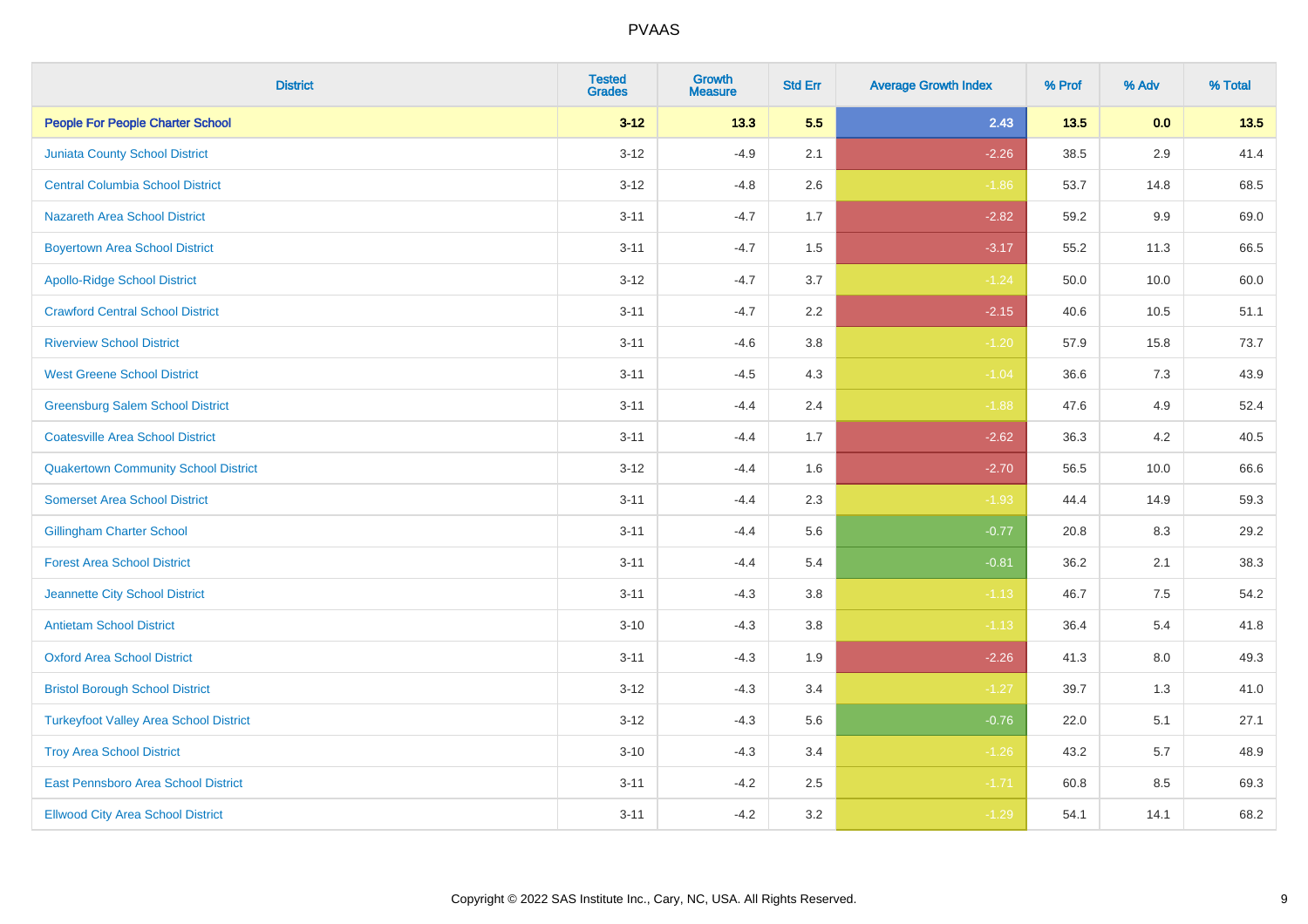| <b>District</b>                                                       | <b>Tested</b><br><b>Grades</b> | <b>Growth</b><br><b>Measure</b> | <b>Std Err</b> | <b>Average Growth Index</b> | % Prof | % Adv   | % Total |
|-----------------------------------------------------------------------|--------------------------------|---------------------------------|----------------|-----------------------------|--------|---------|---------|
| <b>People For People Charter School</b>                               | $3 - 12$                       | 13.3                            | 5.5            | 2.43                        | 13.5   | 0.0     | 13.5    |
| <b>MaST Community Charter School</b>                                  | $3 - 10$                       | $-4.1$                          | 2.7            | $-1.52$                     | 44.0   | 9.5     | 53.4    |
| <b>Easton Area School District</b>                                    | $3 - 12$                       | $-4.1$                          | 1.4            | $-2.91$                     | 39.9   | 4.0     | 43.9    |
| <b>Cambria Heights School District</b>                                | $3 - 10$                       | $-4.1$                          | 3.1            | $-1.32$                     | 51.0   | $6.0\,$ | 57.0    |
| <b>Elk Lake School District</b>                                       | $3 - 11$                       | $-4.0$                          | 3.3            | $-1.23$                     | 46.2   | 3.3     | 49.4    |
| <b>Pottstown School District</b>                                      | $3 - 12$                       | $-4.0$                          | 2.4            | $-1.68$                     | 29.8   | 1.2     | 31.0    |
| <b>Gettysburg Area School District</b>                                | $3 - 11$                       | $-4.0$                          | 2.1            | $-1.89$                     | 45.3   | 14.0    | 59.3    |
| Preparatory Charter School Of Mathematics, Science, Tech, And Careers | $9 - 10$                       | $-4.0$                          | 2.5            | $-1.59$                     | 15.0   | 0.0     | 15.0    |
| <b>Sullivan County School District</b>                                | $3 - 10$                       | $-4.0$                          | 4.4            | $-0.90$                     | 66.7   | 2.6     | 69.2    |
| <b>Westmont Hilltop School District</b>                               | $3 - 11$                       | $-4.0$                          | 2.8            | $-1.40$                     | 36.3   | 13.3    | 49.6    |
| <b>Juniata Valley School District</b>                                 | $3 - 11$                       | $-3.9$                          | 3.5            | $-1.10$                     | 44.4   | 3.5     | 47.8    |
| <b>Big Beaver Falls Area School District</b>                          | $3 - 11$                       | $-3.9$                          | 3.3            | $-1.18$                     | 34.1   | 3.5     | 37.6    |
| <b>York Co School Of Technology</b>                                   | $9 - 12$                       | $-3.8$                          | 1.7            | $-2.22$                     | 39.1   | 5.6     | 44.7    |
| <b>Valley Grove School District</b>                                   | $3 - 10$                       | $-3.7$                          | 3.7            | $-1.01$                     | 51.2   | 6.1     | 57.3    |
| <b>Kane Area School District</b>                                      | $3 - 10$                       | $-3.7$                          | 3.2            | $-1.17$                     | 39.5   | 9.9     | 49.4    |
| <b>Conemaugh Township Area School District</b>                        | $3 - 12$                       | $-3.7$                          | 3.4            | $-1.09$                     | 53.8   | 17.6    | 71.4    |
| <b>Kiski Area School District</b>                                     | $3 - 11$                       | $-3.7$                          | 2.0            | $-1.86$                     | 57.4   | 10.4    | 67.8    |
| <b>Twin Valley School District</b>                                    | $3 - 12$                       | $-3.6$                          | 2.1            | $-1.69$                     | 49.6   | 7.1     | 56.8    |
| <b>Perkiomen Valley School District</b>                               | $3 - 11$                       | $-3.5$                          | 1.6            | $-2.18$                     | 53.8   | 13.4    | 67.2    |
| <b>Fannett-Metal School District</b>                                  | $3 - 11$                       | $-3.4$                          | 5.1            | $-0.67$                     | 38.7   | 8.1     | 46.8    |
| <b>Chestnut Ridge School District</b>                                 | $3 - 12$                       | $-3.4$                          | 2.9            | $-1.17$                     | 46.6   | 5.8     | 52.4    |
| <b>Pittsburgh School District</b>                                     | $3 - 11$                       | $-3.3$                          | 1.1            | $-3.04$                     | 33.9   | 8.2     | 42.1    |
| <b>Riverside School District</b>                                      | $3 - 11$                       | $-3.2$                          | 3.0            | $-1.09$                     | 43.0   | 9.0     | 52.0    |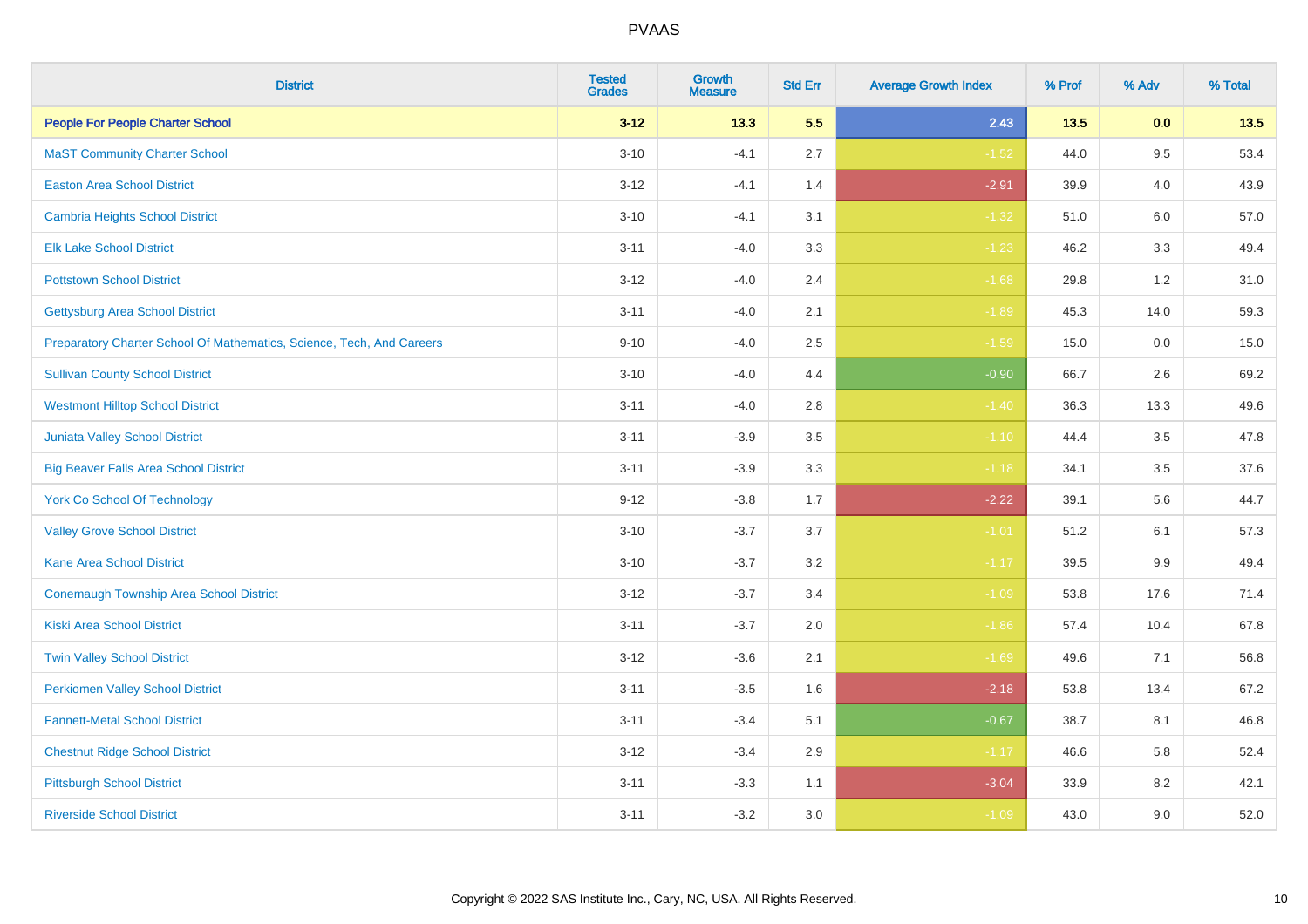| <b>District</b>                                         | <b>Tested</b><br><b>Grades</b> | <b>Growth</b><br><b>Measure</b> | <b>Std Err</b> | <b>Average Growth Index</b> | % Prof | % Adv   | % Total |
|---------------------------------------------------------|--------------------------------|---------------------------------|----------------|-----------------------------|--------|---------|---------|
| <b>People For People Charter School</b>                 | $3 - 12$                       | 13.3                            | 5.5            | 2.43                        | 13.5   | 0.0     | 13.5    |
| <b>Conemaugh Valley School District</b>                 | $3 - 12$                       | $-3.2$                          | 4.1            | $-0.78$                     | 48.2   | 5.6     | 53.7    |
| <b>Columbia Borough School District</b>                 | $3 - 12$                       | $-3.1$                          | 3.5            | $-0.89$                     | 29.5   | 1.9     | 31.4    |
| <b>Northeast Bradford School District</b>               | $3 - 10$                       | $-3.1$                          | 4.0            | $-0.78$                     | 33.9   | 3.4     | 37.3    |
| <b>Greater Johnstown School District</b>                | $3 - 11$                       | $-3.1$                          | 2.6            | $-1.19$                     | 26.1   | 0.0     | 26.1    |
| <b>Greencastle-Antrim School District</b>               | $3 - 11$                       | $-3.0$                          | 2.2            | $-1.36$                     | 62.4   | 9.9     | 72.3    |
| Center For Student Learning Charter School At Pennsbury | $6 - 12$                       | $-2.9$                          | 6.1            | $-0.47$                     | 42.9   | 0.0     | 42.9    |
| <b>Scranton School District</b>                         | $3 - 12$                       | $-2.9$                          | 2.4            | $-1.22$                     | 45.6   | 3.6     | 49.1    |
| Oil City Area School District                           | $3 - 11$                       | $-2.9$                          | 2.6            | $-1.08$                     | 44.4   | 5.8     | 50.2    |
| <b>Quaker Valley School District</b>                    | $3 - 11$                       | $-2.8$                          | 2.6            | $-1.08$                     | 55.2   | 13.2    | 68.4    |
| <b>Susquehanna Community School District</b>            | $3 - 11$                       | $-2.8$                          | 4.2            | $-0.66$                     | 49.4   | 6.9     | 56.3    |
| <b>Chichester School District</b>                       | $3 - 11$                       | $-2.7$                          | 2.3            | $-1.17$                     | 44.6   | 6.6     | 51.2    |
| <b>Lewisburg Area School District</b>                   | $3 - 11$                       | $-2.7$                          | 2.6            | $-1.03$                     | 57.0   | 18.5    | 75.6    |
| Shenango Area School District                           | $3 - 11$                       | $-2.6$                          | 3.3            | $-0.79$                     | 50.6   | 13.9    | 64.6    |
| <b>Charleroi School District</b>                        | $3 - 11$                       | $-2.6$                          | 3.0            | $-0.86$                     | 55.7   | 7.4     | 63.1    |
| <b>Dallas School District</b>                           | $3 - 11$                       | $-2.5$                          | 2.2            | $-1.12$                     | 54.9   | $7.6\,$ | 62.4    |
| <b>Clarion-Limestone Area School District</b>           | $3 - 12$                       | $-2.5$                          | 4.1            | $-0.60$                     | 56.8   | 6.8     | 63.6    |
| North Pocono School District                            | $3 - 11$                       | $-2.3$                          | 3.4            | $-0.68$                     | 52.0   | 16.4    | 68.5    |
| <b>Wyoming Valley West School District</b>              | $3 - 11$                       | $-2.2$                          | 2.4            | $-0.91$                     | 49.4   | 3.0     | 52.4    |
| <b>Burgettstown Area School District</b>                | $3 - 11$                       | $-2.1$                          | 3.4            | $-0.62$                     | 50.0   | 1.4     | 51.4    |
| <b>Bald Eagle Area School District</b>                  | $3 - 11$                       | $-2.1$                          | 2.7            | $-0.75$                     | 48.4   | 9.4     | 57.7    |
| Huntingdon Area School District                         | $3 - 11$                       | $-2.0$                          | 2.7            | $-0.72$                     | 36.8   | 10.3    | 47.0    |
| <b>Hope For Hyndman Charter School</b>                  | $3 - 11$                       | $-2.0$                          | 6.1            | $-0.32$                     | 33.3   | 0.0     | 33.3    |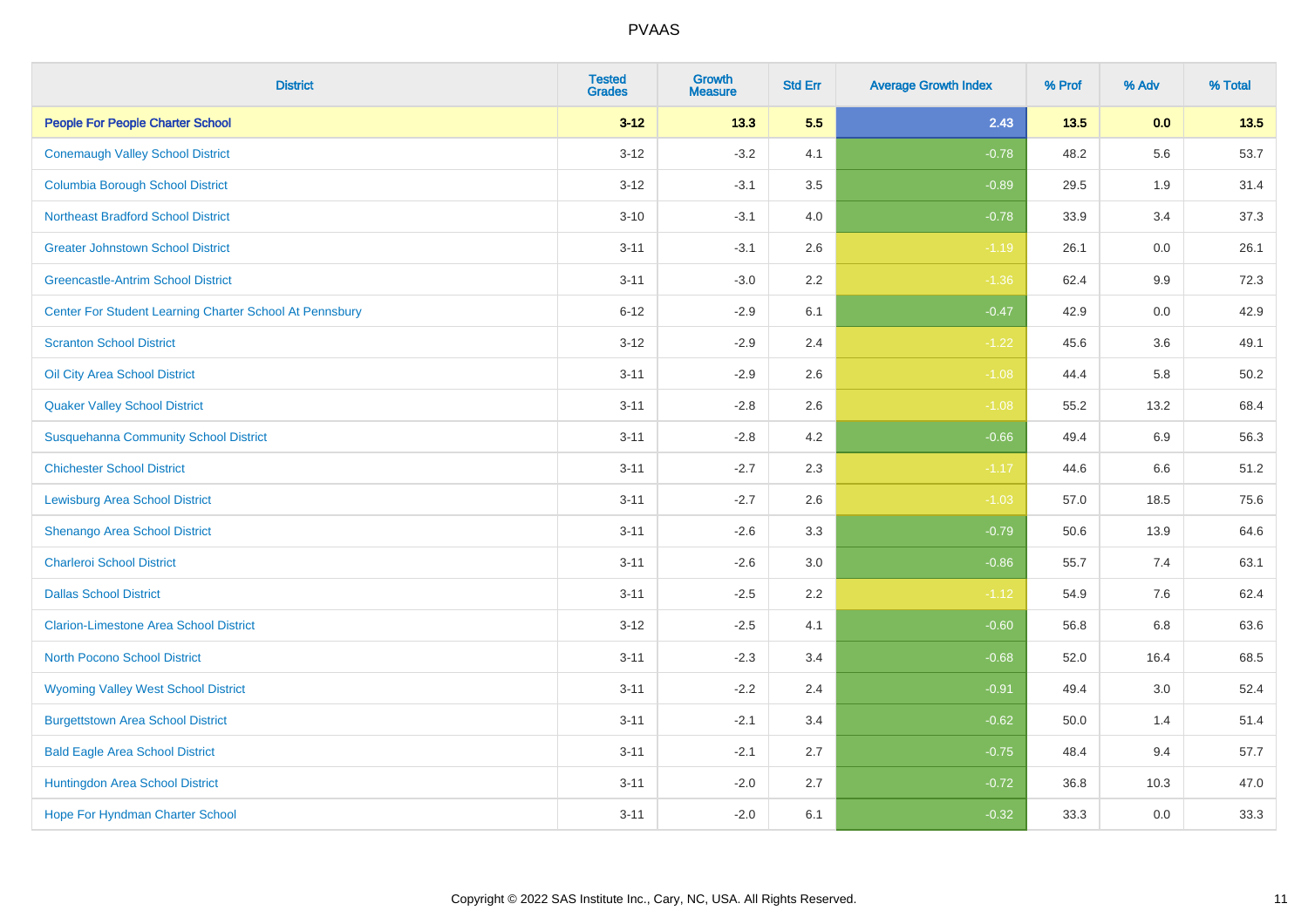| <b>District</b>                          | <b>Tested</b><br><b>Grades</b> | <b>Growth</b><br><b>Measure</b> | <b>Std Err</b> | <b>Average Growth Index</b> | % Prof | % Adv   | % Total |
|------------------------------------------|--------------------------------|---------------------------------|----------------|-----------------------------|--------|---------|---------|
| <b>People For People Charter School</b>  | $3 - 12$                       | 13.3                            | 5.5            | 2.43                        | $13.5$ | 0.0     | 13.5    |
| <b>Montour School District</b>           | $3 - 11$                       | $-1.8$                          | 2.1            | $-0.88$                     | 61.4   | 15.1    | 76.5    |
| <b>North Hills School District</b>       | $3 - 11$                       | $-1.8$                          | 1.8            | $-0.96$                     | 59.1   | 14.1    | 73.2    |
| <b>Phoenixville Area School District</b> | $3 - 11$                       | $-1.7$                          | 2.1            | $-0.83$                     | 59.9   | 10.6    | 70.5    |
| <b>Chartiers Valley School District</b>  | $3 - 11$                       | $-1.7$                          | 2.0            | $-0.81$                     | 54.7   | 8.4     | 63.1    |
| <b>Mid Valley School District</b>        | $3 - 10$                       | $-1.7$                          | 3.0            | $-0.55$                     | 45.1   | 7.8     | 52.9    |
| South Side Area School District          | $3 - 11$                       | $-1.6$                          | 3.3            | $-0.48$                     | 50.0   | $6.8\,$ | 56.8    |
| <b>Cornell School District</b>           | $3 - 11$                       | $-1.6$                          | 5.0            | $-0.32$                     | 33.8   | 1.5     | 35.4    |
| <b>Lehighton Area School District</b>    | $3 - 11$                       | $-1.6$                          | 2.3            | $-0.70$                     | 51.1   | 5.6     | 56.7    |
| <b>Central Greene School District</b>    | $3 - 11$                       | $-1.6$                          | 2.8            | $-0.55$                     | 54.2   | 2.8     | 57.0    |
| <b>Lebanon School District</b>           | $3 - 11$                       | $-1.6$                          | 1.9            | $-0.80$                     | 24.4   | 2.6     | 27.0    |
| <b>Sharpsville Area School District</b>  | $3 - 11$                       | $-1.4$                          | 3.5            | $-0.40$                     | 55.2   | 13.4    | 68.7    |
| <b>Seneca Valley School District</b>     | $3 - 11$                       | $-1.4$                          | 1.4            | $-0.99$                     | 57.2   | 11.4    | 68.6    |
| <b>Cheltenham School District</b>        | $3 - 11$                       | $-1.4$                          | 2.1            | $-0.67$                     | 46.1   | 10.0    | 56.1    |
| <b>Wyoming Area School District</b>      | $3 - 10$                       | $-1.3$                          | 2.6            | $-0.50$                     | 53.8   | 10.8    | 64.6    |
| <b>Bellwood-Antis School District</b>    | $3 - 10$                       | $-1.2$                          | 3.2            | $-0.39$                     | 55.1   | 10.1    | 65.2    |
| <b>Palmerton Area School District</b>    | $3 - 11$                       | $-1.2$                          | 3.0            | $-0.39$                     | 57.4   | 5.0     | 62.4    |
| Mt Lebanon School District               | $3 - 11$                       | $-1.0$                          | 1.5            | $-0.70$                     | 61.9   | 24.0    | 85.9    |
| <b>North Schuylkill School District</b>  | $3 - 11$                       | $-1.0$                          | 2.4            | $-0.42$                     | 41.8   | 5.1     | 46.8    |
| <b>Manheim Township School District</b>  | $3 - 12$                       | $-0.9$                          | 1.6            | $-0.58$                     | 53.2   | 15.5    | 68.7    |
| <b>Lakeview School District</b>          | $3 - 11$                       | $-0.9$                          | 3.7            | $-0.24$                     | 60.3   | 3.2     | 63.5    |
| <b>Glendale School District</b>          | $3 - 10$                       | $-0.9$                          | 3.7            | $-0.24$                     | 50.0   | 5.4     | 55.4    |
| <b>Conewago Valley School District</b>   | $3-12$                         | $-0.9$                          | 2.0            | $-0.45$                     | 51.7   | 9.6     | 61.3    |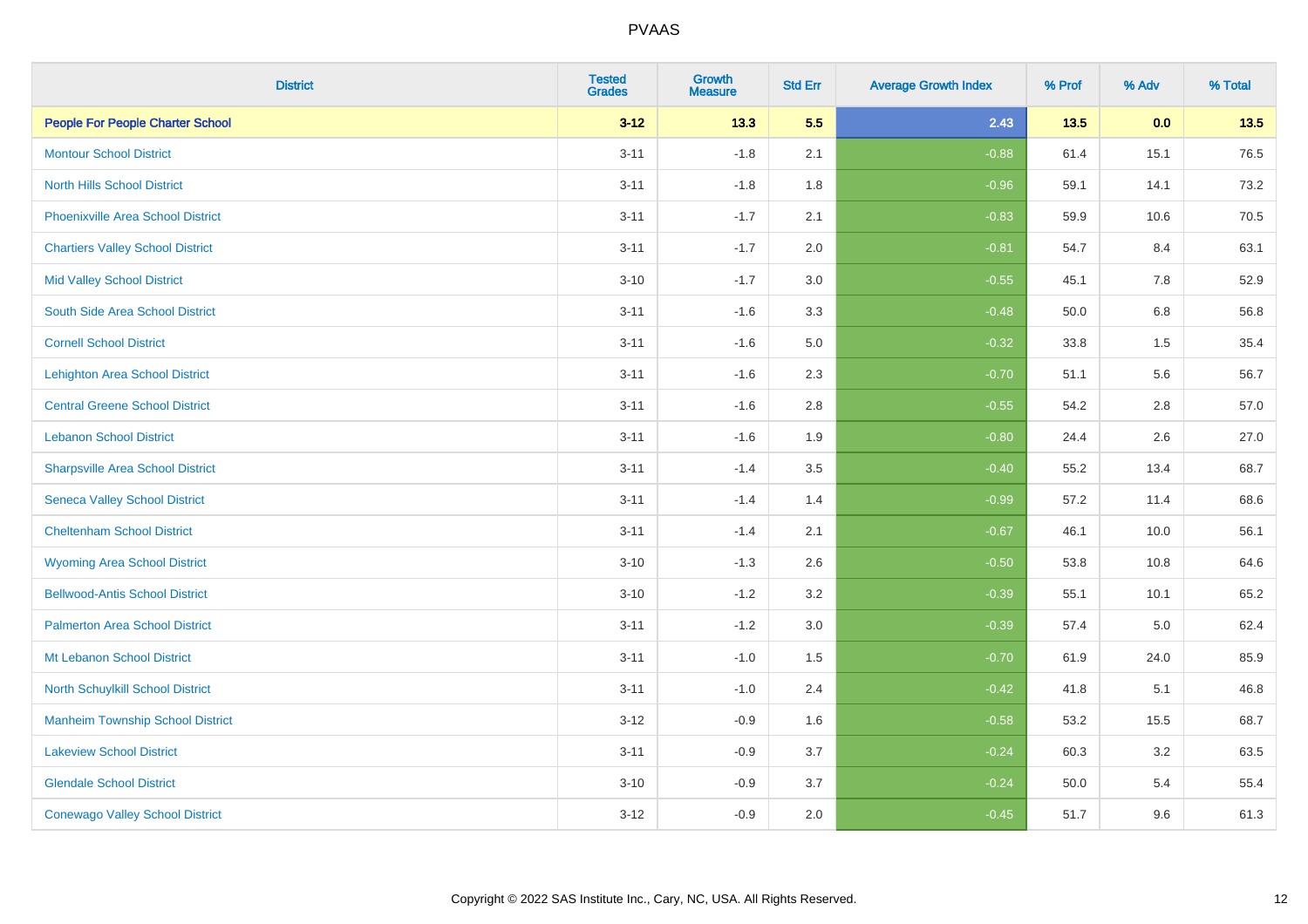| <b>District</b>                                    | <b>Tested</b><br><b>Grades</b> | Growth<br><b>Measure</b> | <b>Std Err</b> | <b>Average Growth Index</b> | % Prof | % Adv | % Total |
|----------------------------------------------------|--------------------------------|--------------------------|----------------|-----------------------------|--------|-------|---------|
| <b>People For People Charter School</b>            | $3 - 12$                       | 13.3                     | 5.5            | 2.43                        | 13.5   | 0.0   | 13.5    |
| <b>Elizabethtown Area School District</b>          | $3 - 12$                       | $-0.9$                   | 1.9            | $-0.47$                     | 50.0   | 11.2  | 61.2    |
| <b>Millville Area School District</b>              | $3 - 12$                       | $-0.9$                   | 4.7            | $-0.18$                     | 51.4   | 5.4   | 56.8    |
| <b>Bangor Area School District</b>                 | $3 - 12$                       | $-0.9$                   | 2.0            | $-0.43$                     | 44.3   | 4.7   | 49.0    |
| Canon-Mcmillan School District                     | $3 - 11$                       | $-0.8$                   | 1.6            | $-0.50$                     | 58.7   | 15.9  | 74.6    |
| <b>Shaler Area School District</b>                 | $3 - 11$                       | $-0.8$                   | 1.9            | $-0.43$                     | 49.1   | 9.6   | 58.7    |
| <b>Albert Gallatin Area School District</b>        | $3 - 11$                       | $-0.8$                   | 2.4            | $-0.32$                     | 54.5   | 10.0  | 64.6    |
| <b>Westinghouse Arts Academy Charter School</b>    | $9 - 10$                       | $-0.7$                   | 3.6            | $-0.19$                     | 59.2   | 8.4   | 67.6    |
| <b>Achievement House Charter School</b>            | $7 - 11$                       | $-0.7$                   | 4.0            | $-0.17$                     | 32.5   | 2.6   | 35.1    |
| <b>Otto-Eldred School District</b>                 | $3 - 11$                       | $-0.7$                   | 4.2            | $-0.15$                     | 56.2   | 6.2   | 62.5    |
| <b>Panther Valley School District</b>              | $3 - 12$                       | $-0.6$                   | 3.3            | $-0.19$                     | 47.9   | 4.3   | 52.1    |
| <b>Tuscarora School District</b>                   | $3 - 11$                       | $-0.6$                   | 2.3            | $-0.27$                     | 45.1   | 8.1   | 53.2    |
| <b>Girard School District</b>                      | $3 - 11$                       | $-0.6$                   | 2.7            | $-0.22$                     | 53.9   | 15.6  | 69.6    |
| <b>Mount Carmel Area School District</b>           | $3 - 11$                       | $-0.6$                   | 3.1            | $-0.18$                     | 45.3   | 2.1   | 47.4    |
| <b>Central Fulton School District</b>              | $3 - 11$                       | $-0.5$                   | 3.5            | $-0.14$                     | 51.4   | 8.6   | 60.0    |
| Philadelphia Electrical & Tech Charter High School | $10 - 10$                      | $-0.5$                   | 2.9            | $-0.15$                     | 8.8    | 0.0   | 8.8     |
| <b>Blue Ridge School District</b>                  | $3 - 11$                       | $-0.5$                   | 3.6            | $-0.12$                     | 44.6   | 3.1   | 47.7    |
| <b>Oley Valley School District</b>                 | $3 - 11$                       | $-0.4$                   | 2.8            | $-0.15$                     | 43.1   | 12.9  | 56.0    |
| <b>Harrisburg City School District</b>             | $3 - 11$                       | $-0.4$                   | 2.1            | $-0.19$                     | 15.1   | 0.4   | 15.5    |
| <b>Penn Manor School District</b>                  | $3 - 11$                       | $-0.4$                   | 1.6            | $-0.25$                     | 51.9   | 12.6  | 64.5    |
| New Kensington-Arnold School District              | $3 - 11$                       | $-0.4$                   | 3.8            | $-0.10$                     | 40.7   | 3.7   | 44.4    |
| <b>Crestwood School District</b>                   | $3 - 11$                       | $-0.4$                   | 2.4            | $-0.17$                     | 57.4   | 17.0  | 74.4    |
| <b>Southern Lehigh School District</b>             | $3 - 11$                       | $-0.4$                   | 2.3            | $-0.17$                     | 66.1   | 11.9  | 78.0    |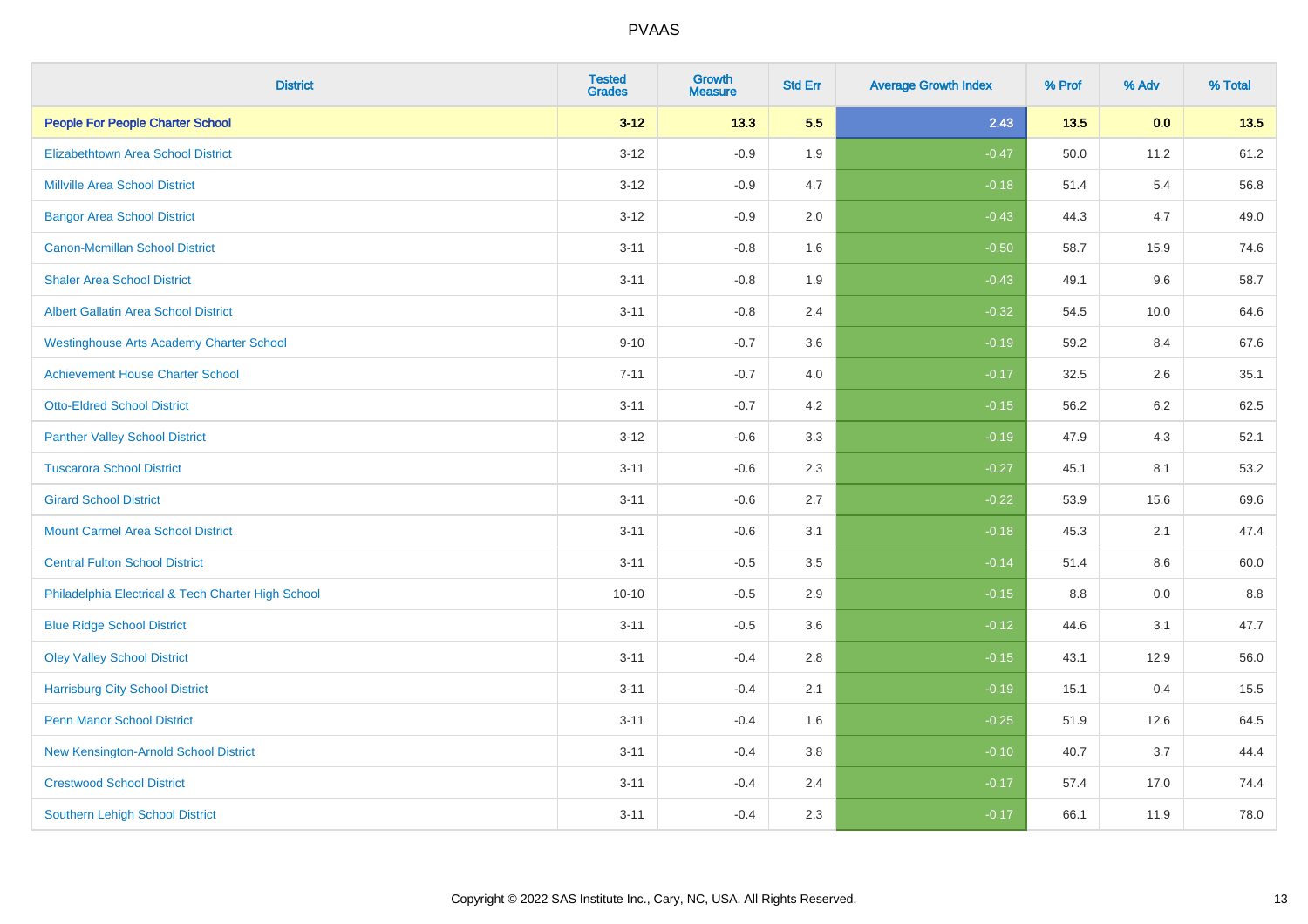| <b>District</b>                          | <b>Tested</b><br><b>Grades</b> | <b>Growth</b><br><b>Measure</b> | <b>Std Err</b> | <b>Average Growth Index</b> | % Prof | % Adv | % Total |
|------------------------------------------|--------------------------------|---------------------------------|----------------|-----------------------------|--------|-------|---------|
| <b>People For People Charter School</b>  | $3 - 12$                       | 13.3                            | 5.5            | 2.43                        | 13.5   | 0.0   | 13.5    |
| <b>Bellefonte Area School District</b>   | $3 - 11$                       | $-0.4$                          | $2.2\,$        | $-0.17$                     | 47.6   | 10.6  | 58.2    |
| <b>Avella Area School District</b>       | $3 - 12$                       | $-0.3$                          | 4.7            | $-0.05$                     | 49.3   | 14.5  | 63.8    |
| <b>Chester-Upland School District</b>    | $3 - 11$                       | $-0.3$                          | 2.7            | $-0.09$                     | 13.8   | 0.8   | 14.6    |
| <b>Mercer Area School District</b>       | $3 - 11$                       | $-0.2$                          | 3.3            | $-0.06$                     | 56.0   | 8.0   | 64.0    |
| <b>Kutztown Area School District</b>     | $3 - 12$                       | $-0.2$                          | 3.2            | $-0.05$                     | 55.4   | 13.3  | 68.7    |
| <b>Warren County School District</b>     | $3 - 11$                       | $-0.1$                          | 1.8            | $-0.06$                     | 37.2   | 5.3   | 42.6    |
| <b>Susquenita School District</b>        | $3 - 11$                       | $-0.1$                          | 2.8            | $-0.01$                     | 47.7   | 10.1  | 57.8    |
| Penn Cambria School District             | $3 - 11$                       | $-0.0$                          | 2.7            | $-0.01$                     | 61.5   | 7.7   | 69.2    |
| <b>Wilkes-Barre Area School District</b> | $3 - 11$                       | 0.1                             | 3.2            | 0.02                        | 35.5   | 5.4   | 40.9    |
| East Stroudsburg Area School District    | $3 - 11$                       | 0.1                             | 1.6            | 0.05                        | 45.8   | 7.8   | 53.6    |
| <b>Hempfield School District</b>         | $3 - 11$                       | 0.1                             | 1.4            | 0.08                        | 58.2   | 9.9   | 68.2    |
| <b>West Branch Area School District</b>  | $3 - 11$                       | 0.2                             | $3.8\,$        | 0.05                        | 47.2   | 1.9   | 49.1    |
| Northern Lebanon School District         | $3 - 11$                       | 0.4                             | 2.5            | 0.15                        | 28.0   | 3.0   | 31.0    |
| <b>Danville Area School District</b>     | $3 - 11$                       | 0.4                             | 2.6            | 0.15                        | 57.4   | 18.4  | 75.7    |
| <b>Jersey Shore Area School District</b> | $3 - 11$                       | 0.5                             | 2.6            | 0.21                        | 47.1   | 9.2   | 56.2    |
| <b>Reynolds School District</b>          | $3 - 10$                       | 0.5                             | 3.4            | 0.16                        | 52.1   | 7.0   | 59.2    |
| <b>Brockway Area School District</b>     | $3 - 11$                       | 0.6                             | 3.6            | 0.16                        | 49.2   | 7.7   | 56.9    |
| <b>Smethport Area School District</b>    | $3 - 12$                       | 0.6                             | 3.9            | 0.15                        | 37.0   | 1.8   | 38.9    |
| <b>Greater Latrobe School District</b>   | $3 - 11$                       | 0.6                             | 1.9            | 0.31                        | 55.5   | 14.1  | 69.5    |
| <b>Lower Dauphin School District</b>     | $3 - 11$                       | 0.6                             | 1.9            | 0.33                        | 49.2   | 12.6  | 61.8    |
| <b>Bloomsburg Area School District</b>   | $3 - 10$                       | 0.7                             | 3.0            | 0.23                        | 55.9   | 11.8  | 67.6    |
| Insight PA Cyber Charter School          | $3 - 11$                       | 0.7                             | 5.7            | 0.12                        | 50.0   | 4.8   | 54.8    |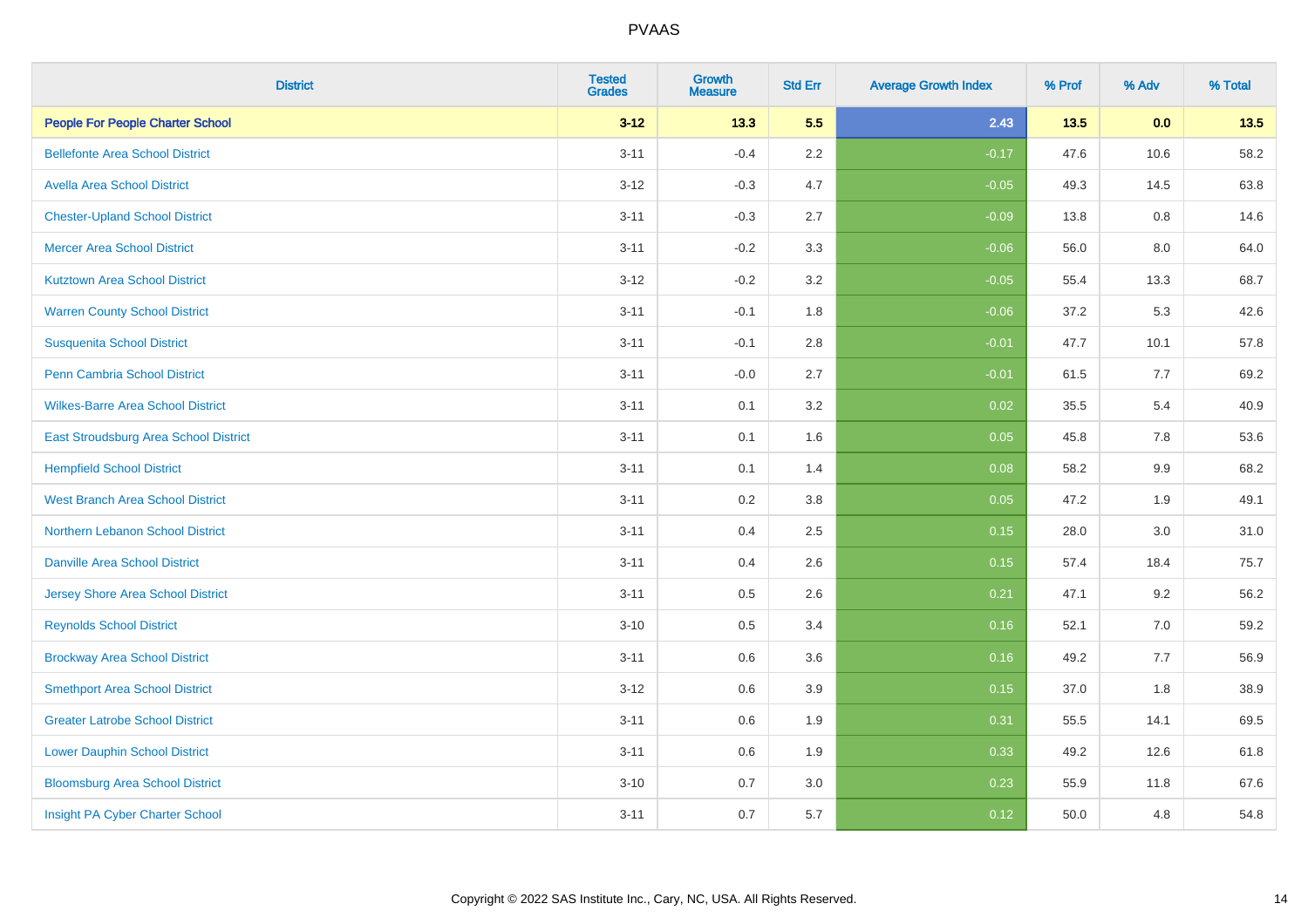| <b>District</b>                               | <b>Tested</b><br><b>Grades</b> | <b>Growth</b><br><b>Measure</b> | <b>Std Err</b> | <b>Average Growth Index</b> | % Prof | % Adv   | % Total |
|-----------------------------------------------|--------------------------------|---------------------------------|----------------|-----------------------------|--------|---------|---------|
| <b>People For People Charter School</b>       | $3 - 12$                       | 13.3                            | 5.5            | 2.43                        | 13.5   | 0.0     | 13.5    |
| Lehigh Valley Academy Regional Charter School | $3 - 11$                       | 0.7                             | 2.3            | 0.32                        | 46.3   | $5.0\,$ | 51.4    |
| <b>Greenville Area School District</b>        | $3 - 11$                       | 0.7                             | 2.9            | 0.26                        | 53.4   | 6.9     | 60.3    |
| <b>Gateway School District</b>                | $3 - 11$                       | 0.8                             | 2.2            | 0.38                        | 52.1   | 13.8    | 65.9    |
| <b>Wyomissing Area School District</b>        | $3 - 12$                       | 0.8                             | 2.6            | 0.33                        | 55.7   | 17.6    | 73.3    |
| <b>Wallingford-Swarthmore School District</b> | $3 - 10$                       | 0.9                             | 2.4            | 0.38                        | 64.4   | 22.7    | 87.1    |
| South Eastern School District                 | $3 - 11$                       | 0.9                             | 2.4            | 0.39                        | 54.8   | 6.6     | 61.4    |
| <b>Radnor Township School District</b>        | $3 - 12$                       | 1.0                             | 2.1            | 0.50                        | 65.0   | 23.2    | 88.2    |
| <b>Lakeland School District</b>               | $3 - 11$                       | 1.1                             | 2.8            | 0.38                        | 48.6   | 3.7     | 52.3    |
| <b>Upper Adams School District</b>            | $3 - 11$                       | 1.3                             | 2.9            | 0.47                        | 55.2   | 8.6     | 63.8    |
| <b>Schuylkill Valley School District</b>      | $3 - 11$                       | 1.4                             | 2.5            | 0.56                        | 55.1   | 10.2    | 65.3    |
| <b>Newport School District</b>                | $3 - 12$                       | 1.4                             | 3.5            | 0.41                        | 51.5   | 10.3    | 61.8    |
| <b>Tussey Mountain School District</b>        | $3 - 12$                       | 1.5                             | 3.7            | 0.40                        | 38.6   | 1.8     | 40.4    |
| <b>Central Bucks School District</b>          | $3 - 11$                       | 1.6                             | 0.9            | 1.66                        | 63.0   | 16.8    | 79.8    |
| <b>Bensalem Township School District</b>      | $3 - 11$                       | 1.6                             | 1.6            | 0.98                        | 38.8   | 8.3     | 47.1    |
| <b>Athens Area School District</b>            | $3 - 11$                       | 1.6                             | 2.5            | 0.64                        | 46.9   | $7.6\,$ | 54.5    |
| <b>Purchase Line School District</b>          | $3 - 12$                       | 1.7                             | 3.5            | 0.47                        | 43.1   | 5.4     | 48.5    |
| South Fayette Township School District        | $3 - 11$                       | 1.7                             | 2.0            | 0.88                        | 61.0   | 26.5    | 87.6    |
| <b>Baldwin-Whitehall School District</b>      | $3 - 11$                       | 1.8                             | 1.9            | 0.94                        | 58.6   | 8.6     | 67.1    |
| <b>Laurel School District</b>                 | $3 - 11$                       | 1.8                             | 3.1            | 0.59                        | 70.1   | 2.3     | 72.4    |
| <b>West Jefferson Hills School District</b>   | $3 - 11$                       | 1.8                             | 2.1            | 0.88                        | 55.7   | 20.8    | 76.4    |
| <b>Williamsport Area School District</b>      | $3 - 11$                       | 1.9                             | 1.8            | 1.04                        | 44.1   | 12.8    | 56.9    |
| <b>Union Area School District</b>             | $3 - 11$                       | 1.9                             | 4.3            | 0.44                        | 61.5   | 0.0     | 61.5    |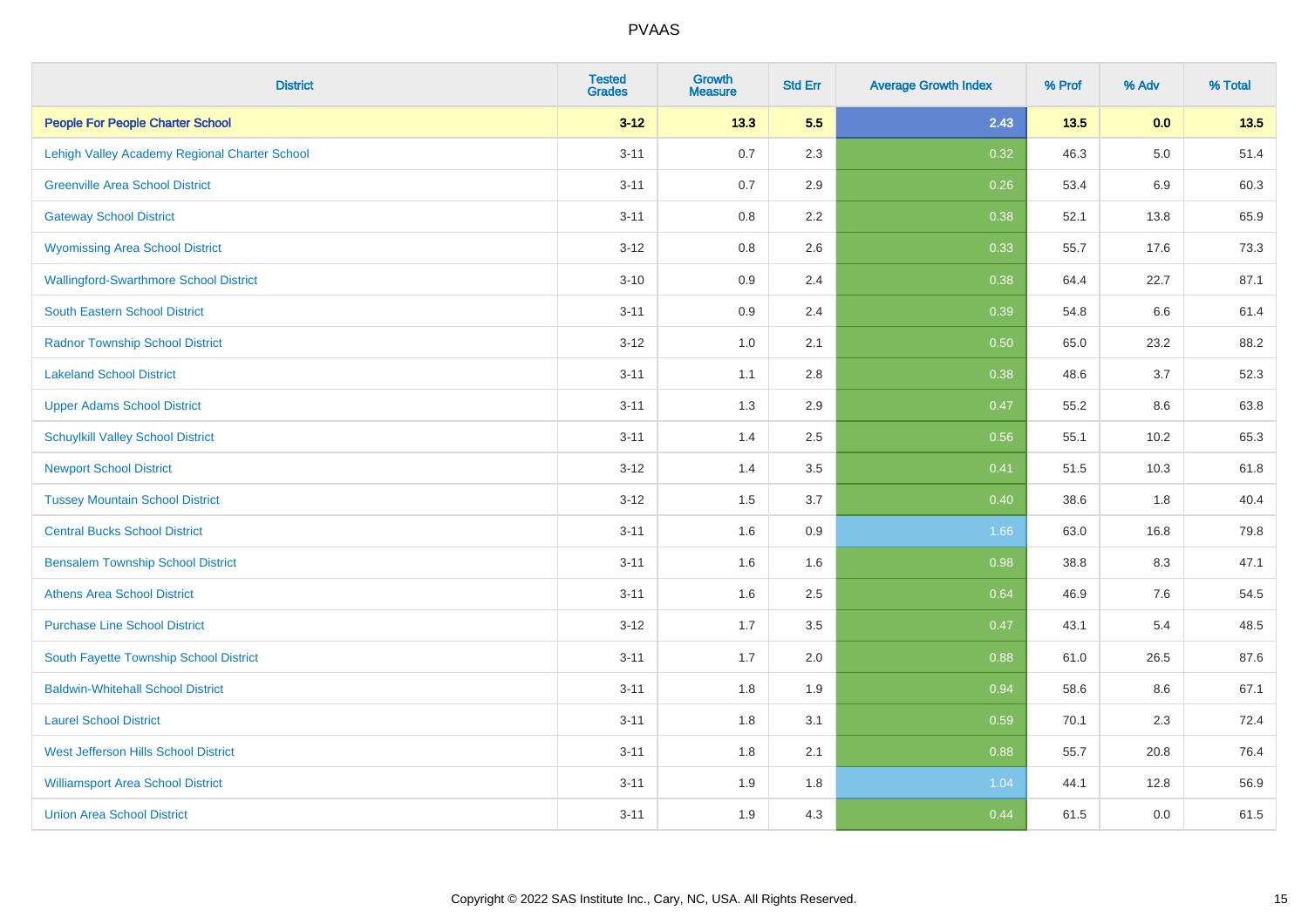| <b>District</b>                                | <b>Tested</b><br><b>Grades</b> | <b>Growth</b><br><b>Measure</b> | <b>Std Err</b> | <b>Average Growth Index</b> | % Prof | % Adv | % Total |
|------------------------------------------------|--------------------------------|---------------------------------|----------------|-----------------------------|--------|-------|---------|
| <b>People For People Charter School</b>        | $3 - 12$                       | 13.3                            | 5.5            | 2.43                        | 13.5   | 0.0   | 13.5    |
| <b>Franklin Regional School District</b>       | $3 - 11$                       | 2.0                             | 1.9            | 1.02                        | 66.7   | 15.5  | 82.1    |
| <b>Marple Newtown School District</b>          | $3 - 11$                       | 2.0                             | 2.4            | 0.81                        | 57.6   | 12.8  | 70.4    |
| <b>Lower Moreland Township School District</b> | $3 - 11$                       | 2.0                             | 2.2            | 0.95                        | 62.8   | 17.0  | 79.8    |
| <b>Mastery Charter School - Thomas Campus</b>  | $3 - 10$                       | 2.1                             | 6.2            | 0.33                        | 28.6   | 0.0   | 28.6    |
| <b>Mcguffey School District</b>                | $3 - 11$                       | 2.1                             | 2.6            | 0.81                        | 57.7   | 3.1   | 60.8    |
| <b>Manheim Central School District</b>         | $3 - 11$                       | 2.1                             | 2.1            | 1.01                        | 53.2   | 11.6  | 64.8    |
| <b>United School District</b>                  | $3 - 11$                       | 2.1                             | 3.4            | 0.63                        | 60.3   | 6.6   | 66.9    |
| Northwestern Lehigh School District            | $3 - 11$                       | 2.2                             | 2.3            | 0.93                        | 53.3   | 9.7   | 63.0    |
| <b>Galeton Area School District</b>            | $3 - 11$                       | 2.2                             | 5.3            | 0.42                        | 41.3   | 4.4   | 45.6    |
| <b>Roberto Clemente Charter School</b>         | $3 - 12$                       | 2.2                             | 4.9            | 0.45                        | 27.5   | 5.0   | 32.5    |
| <b>Hanover Area School District</b>            | $3 - 11$                       | 2.2                             | 4.6            | 0.48                        | 42.9   | 5.7   | 48.6    |
| <b>Union School District</b>                   | $3 - 12$                       | 2.3                             | 4.2            | 0.54                        | 32.6   | 7.0   | 39.5    |
| <b>Tunkhannock Area School District</b>        | $3 - 11$                       | 2.3                             | 2.2            | 1.01                        | 44.9   | 9.6   | 54.6    |
| <b>Camp Hill School District</b>               | $3 - 12$                       | 2.3                             | 3.0            | 0.78                        | 53.6   | 17.5  | 71.1    |
| <b>Bedford Area School District</b>            | $3 - 11$                       | 2.5                             | 2.6            | 0.93                        | 48.5   | 10.0  | 58.5    |
| Mastery Charter High School-Lenfest Campus     | $7 - 11$                       | 2.5                             | 5.7            | 0.43                        | 40.0   | 0.0   | 40.0    |
| <b>Methacton School District</b>               | $3 - 11$                       | 2.5                             | 1.7            | 1.43                        | 62.5   | 16.4  | 79.0    |
| <b>Armstrong School District</b>               | $3 - 11$                       | 2.6                             | 1.7            | 1.53                        | 51.5   | 6.1   | 57.6    |
| <b>Hopewell Area School District</b>           | $3 - 11$                       | 2.6                             | 2.7            | 0.97                        | 58.4   | 4.0   | 62.4    |
| <b>Pottsgrove School District</b>              | $3 - 11$                       | 2.8                             | 2.0            | 1.35                        | 44.0   | 10.0  | 53.9    |
| <b>Forbes Road School District</b>             | $3 - 11$                       | $2.8\,$                         | 5.1            | 0.56                        | 41.4   | 10.3  | 51.7    |
| <b>Central Cambria School District</b>         | $3 - 11$                       | 3.0                             | 2.5            | 1.17                        | 56.2   | 9.7   | 66.0    |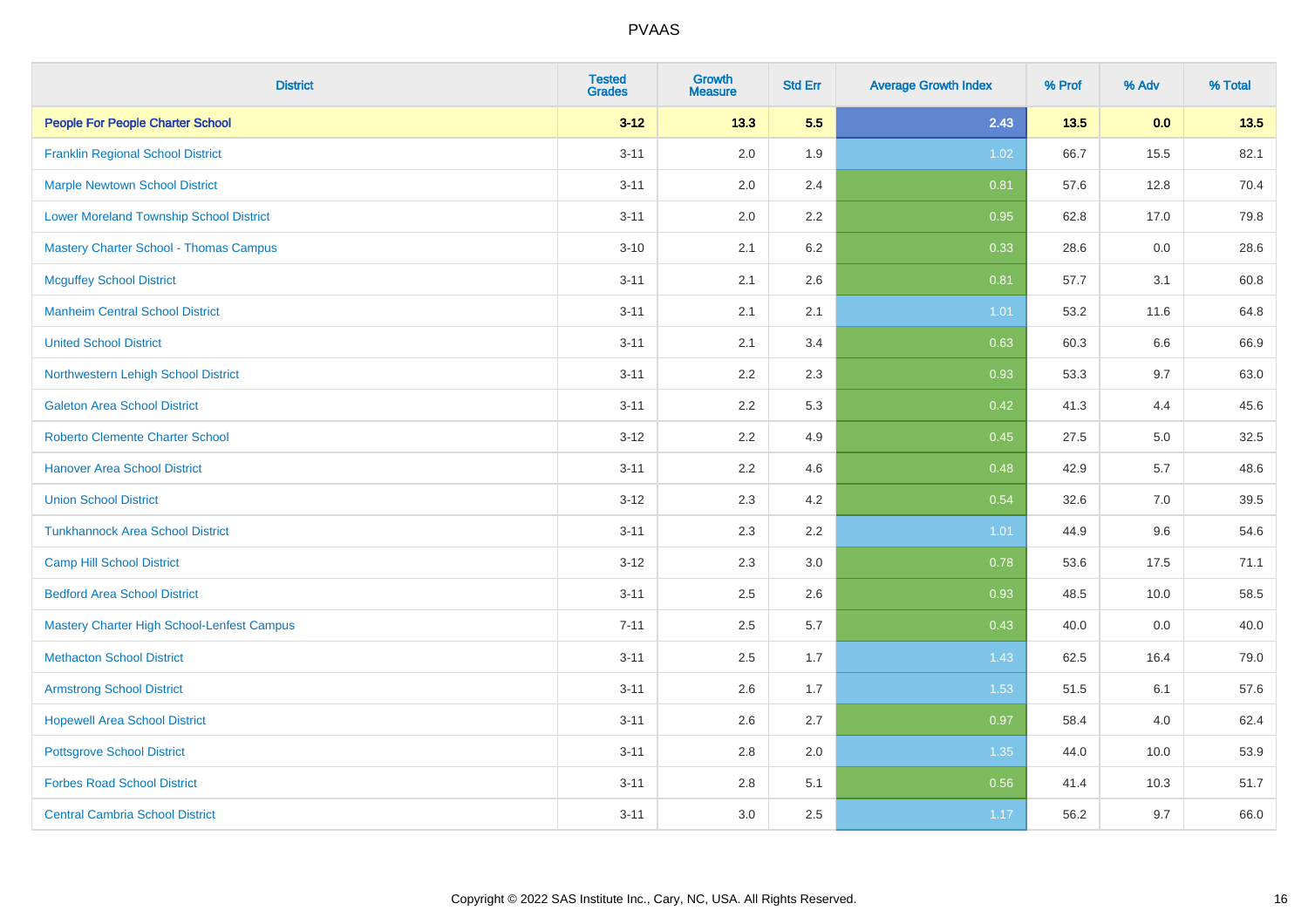| <b>District</b>                                    | <b>Tested</b><br><b>Grades</b> | Growth<br><b>Measure</b> | <b>Std Err</b> | <b>Average Growth Index</b> | % Prof | % Adv | % Total |
|----------------------------------------------------|--------------------------------|--------------------------|----------------|-----------------------------|--------|-------|---------|
| <b>People For People Charter School</b>            | $3 - 12$                       | 13.3                     | 5.5            | 2.43                        | $13.5$ | 0.0   | 13.5    |
| <b>General Mclane School District</b>              | $3 - 11$                       | 3.1                      | 2.9            | 1.07                        | 62.3   | 4.9   | 67.2    |
| <b>Millcreek Township School District</b>          | $3 - 11$                       | 3.1                      | 1.5            | 2.06                        | 55.6   | 14.2  | 69.7    |
| <b>Keystone School District</b>                    | $3 - 11$                       | 3.1                      | 3.3            | 0.94                        | 50.6   | 6.5   | 57.1    |
| <b>Pleasant Valley School District</b>             | $3 - 11$                       | 3.1                      | 2.0            | 1.57                        | 57.2   | 5.5   | 62.8    |
| <b>Donegal School District</b>                     | $3 - 12$                       | 3.1                      | 2.4            | 1.29                        | 60.6   | 9.1   | 69.7    |
| <b>Woodland Hills School District</b>              | $3-12$                         | 3.2                      | 2.6            | 1.22                        | 31.4   | 3.6   | 35.0    |
| <b>Commodore Perry School District</b>             | $3 - 11$                       | 3.2                      | 5.5            | 0.58                        | 58.3   | 0.0   | 58.3    |
| <b>West York Area School District</b>              | $3 - 12$                       | 3.2                      | 2.3            | 1.38                        | 53.8   | 4.4   | 58.2    |
| <b>Altoona Area School District</b>                | $3 - 12$                       | 3.3                      | 1.6            | 1.99                        | 47.7   | 8.2   | 55.9    |
| <b>Southeastern Greene School District</b>         | $3 - 10$                       | 3.3                      | 4.6            | 0.72                        | 57.6   | 6.1   | 63.6    |
| <b>Spring Cove School District</b>                 | $3 - 11$                       | 3.4                      | 2.5            | 1.33                        | 47.8   | 12.7  | 60.4    |
| <b>Fairview School District</b>                    | $3 - 11$                       | 3.4                      | 2.6            | 1.32                        | 57.2   | 17.6  | 74.8    |
| <b>Clairton City School District</b>               | $3 - 11$                       | 3.5                      | 3.7            | 0.95                        | 13.4   | 0.0   | 13.4    |
| <b>Lincoln Park Performing Arts Charter School</b> | $7 - 11$                       | 3.6                      | 2.5            | 1.42                        | 59.6   | 14.7  | 74.3    |
| <b>Conrad Weiser Area School District</b>          | $3 - 11$                       | 3.6                      | 2.2            | 1.63                        | 52.1   | 2.1   | 54.2    |
| <b>North Clarion County School District</b>        | $3 - 12$                       | 3.7                      | 4.3            | 0.85                        | 67.5   | 15.0  | 82.5    |
| <b>Hermitage School District</b>                   | $3 - 12$                       | 3.8                      | 2.4            | 1.60                        | 57.5   | 9.3   | 66.8    |
| South Butler County School District                | $3 - 10$                       | 3.9                      | 2.5            | 1.54                        | 53.1   | 16.6  | 69.7    |
| South Western School District                      | $3 - 12$                       | 3.9                      | 1.9            | 2.08                        | 60.2   | 8.1   | 68.3    |
| Esperanza Academy Charter School                   | $4 - 11$                       | 4.0                      | 2.5            | 1.61                        | 32.4   | 0.7   | 33.1    |
| Northampton Area School District                   | $3 - 11$                       | 4.0                      | 1.6            | 2.51                        | 52.3   | 10.8  | 63.1    |
| <b>Muhlenberg School District</b>                  | $3 - 10$                       | 4.0                      | 1.9            | 2.10                        | 34.2   | 2.6   | 36.8    |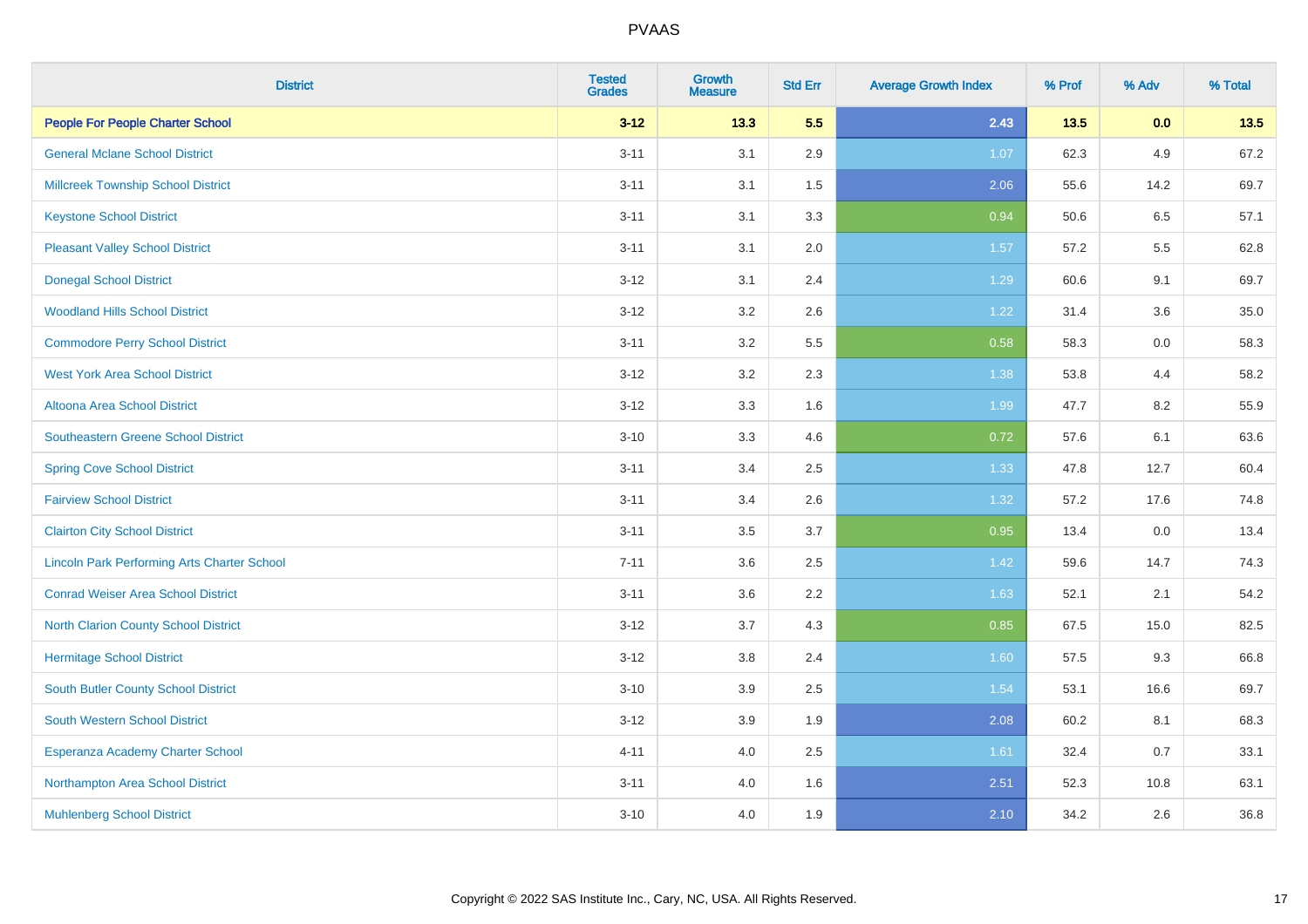| <b>District</b>                                 | <b>Tested</b><br><b>Grades</b> | <b>Growth</b><br><b>Measure</b> | <b>Std Err</b> | <b>Average Growth Index</b> | % Prof | % Adv   | % Total  |
|-------------------------------------------------|--------------------------------|---------------------------------|----------------|-----------------------------|--------|---------|----------|
| <b>People For People Charter School</b>         | $3 - 12$                       | 13.3                            | 5.5            | 2.43                        | $13.5$ | 0.0     | 13.5     |
| <b>Towanda Area School District</b>             | $3 - 11$                       | 4.0                             | 2.8            | 1.44                        | 39.4   | $6.6\,$ | 46.0     |
| <b>Berlin Brothersvalley School District</b>    | $3 - 11$                       | 4.0                             | 4.2            | 0.96                        | 48.8   | 14.0    | 62.8     |
| <b>Neshaminy School District</b>                | $3 - 11$                       | 4.0                             | 1.3            | 3.02                        | 58.7   | 9.5     | 68.2     |
| <b>West Allegheny School District</b>           | $3 - 12$                       | 4.0                             | 2.1            | 1.96                        | 63.1   | 15.7    | 78.8     |
| Mastery Charter School - Shoemaker Campus       | $7 - 10$                       | 4.1                             | 3.0            | 1.34                        | 20.9   | 3.3     | 24.2     |
| <b>Line Mountain School District</b>            | $3 - 11$                       | 4.1                             | 3.2            | 1.27                        | 52.9   | 9.2     | 62.1     |
| <b>Governor Mifflin School District</b>         | $3 - 11$                       | 4.1                             | 1.8            | 2.33                        | 42.5   | 7.2     | 49.7     |
| <b>East Penn School District</b>                | $3 - 11$                       | 4.1                             | 1.3            | 3.27                        | 55.8   | 11.5    | 67.3     |
| <b>Ligonier Valley School District</b>          | $3 - 11$                       | 4.2                             | 3.1            | 1.34                        | 59.1   | 10.3    | 69.5     |
| <b>Loyalsock Township School District</b>       | $3 - 12$                       | 4.2                             | 2.8            | 1.47                        | 54.3   | 2.1     | 56.4     |
| <b>Punxsutawney Area School District</b>        | $3 - 11$                       | 4.2                             | 2.9            | 1.45                        | 55.0   | 5.5     | 60.6     |
| Meyersdale Area School District                 | $3 - 11$                       | 4.2                             | 4.0            | 1.07                        | 43.1   | 6.9     | 50.0     |
| <b>Laurel Highlands School District</b>         | $3 - 11$                       | 4.3                             | 2.4            | 1.81                        | 44.9   | 9.6     | 54.5     |
| <b>Central Dauphin School District</b>          | $3 - 11$                       | 4.4                             | 1.3            | 3.32                        | 53.3   | 7.4     | 60.7     |
| Leechburg Area School District                  | $3 - 11$                       | 4.4                             | 4.0            | 1.09                        | 47.8   | 19.6    | 67.4     |
| <b>Port Allegany School District</b>            | $3 - 11$                       | 4.4                             | 3.6            | 1.21                        | 28.1   | 9.4     | 37.5     |
| <b>Pottsville Area School District</b>          | $3 - 12$                       | 4.4                             | 2.3            | 1.94                        | 44.8   | 5.4     | $50.2\,$ |
| <b>MaST Community Charter School II</b>         | $3 - 10$                       | 4.4                             | 3.2            | 1.37                        | 28.4   | 3.4     | 31.8     |
| <b>Burrell School District</b>                  | $3 - 11$                       | 4.5                             | 3.1            | 1.48                        | 58.5   | 13.8    | 72.3     |
| <b>Eastern Lancaster County School District</b> | $3 - 12$                       | 4.5                             | 2.2            | 2.09                        | 46.3   | 11.4    | 57.6     |
| Harmony Area School District                    | $3 - 10$                       | 4.5                             | 6.3            | 0.72                        | 33.3   | 13.3    | 46.7     |
| <b>Hempfield Area School District</b>           | $3 - 12$                       | 4.6                             | 1.6            | 2.86                        | 53.5   | 20.1    | 73.6     |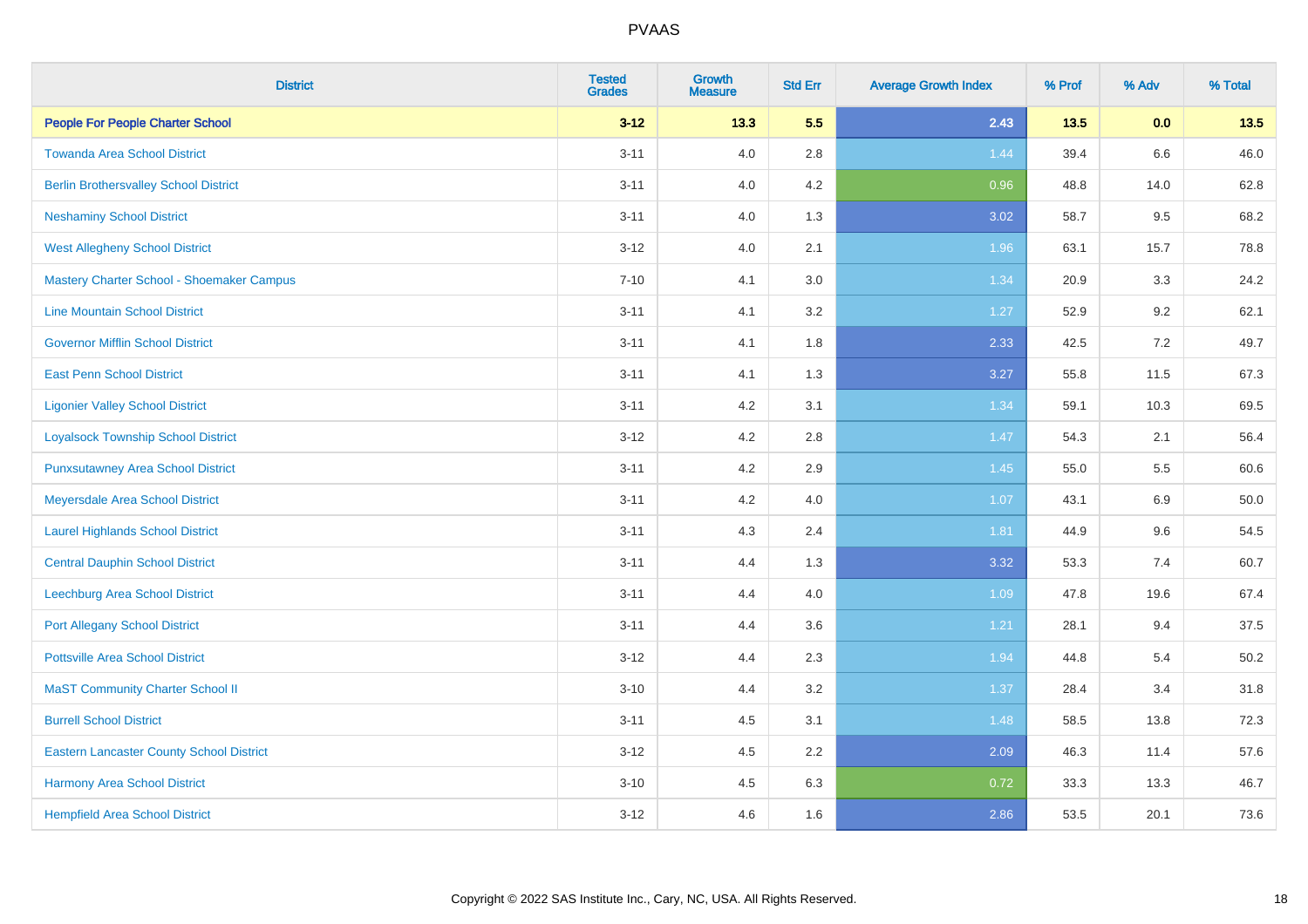| <b>District</b>                             | <b>Tested</b><br><b>Grades</b> | <b>Growth</b><br><b>Measure</b> | <b>Std Err</b> | <b>Average Growth Index</b> | % Prof | % Adv | % Total |
|---------------------------------------------|--------------------------------|---------------------------------|----------------|-----------------------------|--------|-------|---------|
| <b>People For People Charter School</b>     | $3 - 12$                       | 13.3                            | 5.5            | 2.43                        | 13.5   | 0.0   | 13.5    |
| Pennsylvania Leadership Charter School      | $3 - 11$                       | 4.6                             | 2.2            | 2.13                        | 55.4   | 11.2  | 66.7    |
| <b>Warrior Run School District</b>          | $3 - 11$                       | 4.6                             | 3.0            | 1.51                        | 40.9   | 8.1   | 49.0    |
| <b>New Brighton Area School District</b>    | $3 - 11$                       | 4.6                             | 3.1            | 1.47                        | 60.9   | 5.8   | 66.7    |
| <b>KIPP Dubois Charter School</b>           | $9 - 10$                       | 4.7                             | 3.3            | 1.40                        | 31.0   | 1.4   | 32.4    |
| <b>Blackhawk School District</b>            | $3 - 11$                       | 4.7                             | 2.3            | 2.01                        | 55.8   | 8.8   | 64.6    |
| <b>Halifax Area School District</b>         | $3 - 11$                       | 4.7                             | 3.9            | 1.22                        | 61.5   | 9.6   | 71.2    |
| <b>Beaver Area School District</b>          | $3 - 10$                       | 4.7                             | 2.4            | 1.94                        | 57.4   | 16.8  | 74.2    |
| Urban Pathways 6-12 Charter School          | $6 - 11$                       | 4.8                             | 6.4            | 0.75                        | 28.6   | 0.0   | 28.6    |
| <b>Kennett Consolidated School District</b> | $3 - 11$                       | 4.8                             | 1.8            | 2.61                        | 52.5   | 10.7  | 63.2    |
| Morrisville Borough School District         | $3 - 11$                       | 4.8                             | 4.3            | $1.10$                      | 30.2   | 2.3   | 32.6    |
| <b>Central Valley School District</b>       | $3 - 10$                       | 4.8                             | 2.4            | 1.98                        | 56.9   | 9.0   | 65.9    |
| <b>Sharon City School District</b>          | $3 - 11$                       | 4.9                             | 2.6            | 1.87                        | 48.2   | 5.3   | 53.4    |
| <b>Everett Area School District</b>         | $3 - 11$                       | $5.0\,$                         | 3.4            | 1.47                        | 60.5   | 1.3   | 61.8    |
| <b>West Shore School District</b>           | $3 - 12$                       | 5.0                             | 1.4            | 3.59                        | 54.2   | 9.4   | 63.6    |
| <b>Peters Township School District</b>      | $3 - 11$                       | 5.0                             | 1.8            | 2.76                        | 59.8   | 26.1  | 85.9    |
| <b>Hampton Township School District</b>     | $3 - 11$                       | 5.1                             | 2.2            | 2.35                        | 54.0   | 28.2  | 82.2    |
| <b>Grove City Area School District</b>      | $3 - 12$                       | 5.1                             | 2.4            | 2.09                        | 36.4   | 16.5  | 52.8    |
| <b>Warwick School District</b>              | $3 - 11$                       | 5.2                             | 1.9            | 2.76                        | 46.4   | 17.0  | 63.3    |
| <b>Hanover Public School District</b>       | $3 - 11$                       | 5.2                             | 2.8            | 1.83                        | 52.2   | 14.4  | 66.7    |
| <b>Parkland School District</b>             | $3 - 11$                       | 5.3                             | 1.2            | 4.30                        | 58.0   | 22.3  | 80.4    |
| <b>Allentown City School District</b>       | $3 - 12$                       | 5.3                             | 1.4            | 3.88                        | 25.3   | 2.7   | 28.0    |
| <b>New Foundations Charter School</b>       | $3 - 11$                       | 5.4                             | 2.2            | 2.41                        | 47.2   | 2.5   | 49.8    |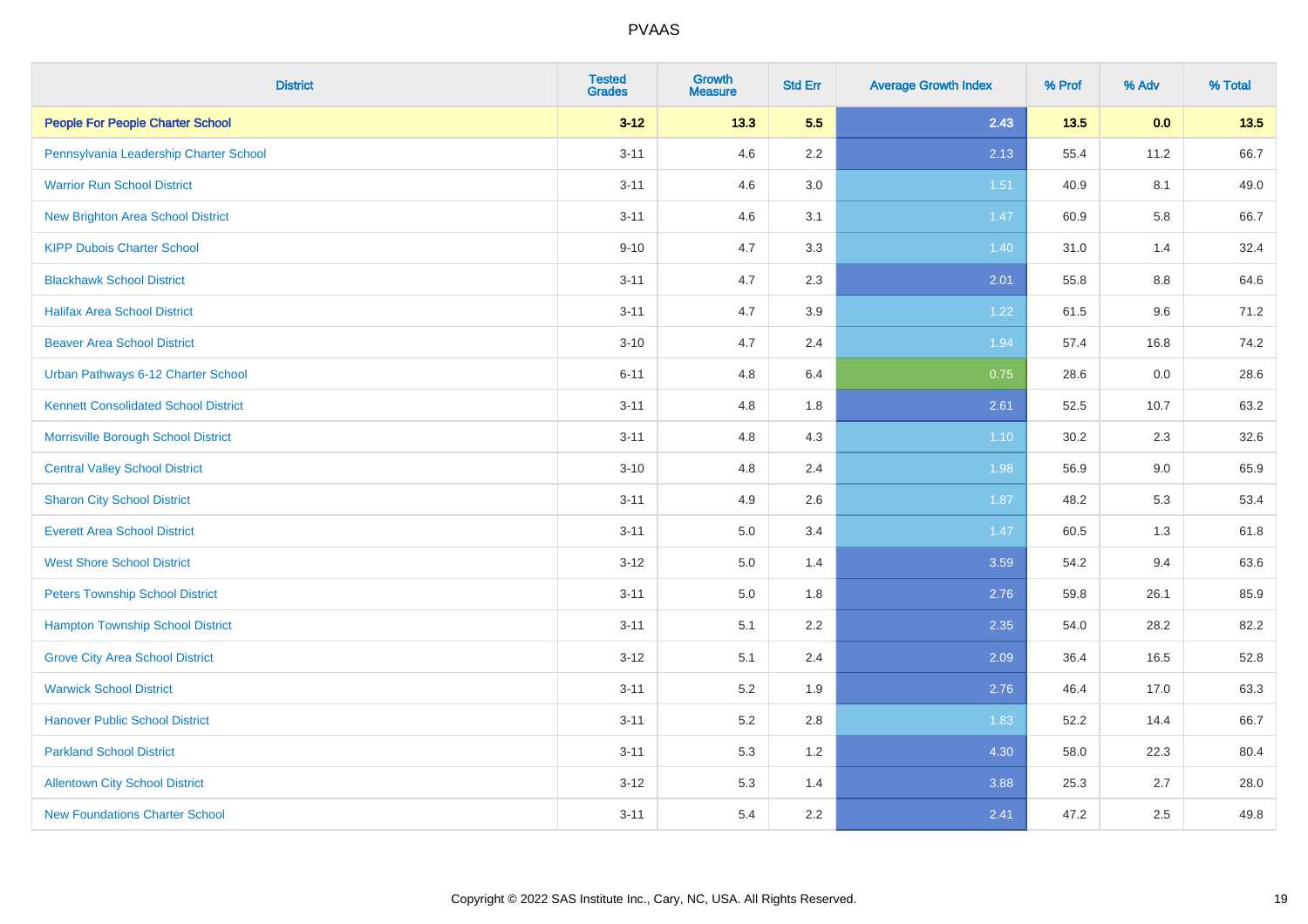| <b>District</b>                                  | <b>Tested</b><br><b>Grades</b> | <b>Growth</b><br><b>Measure</b> | <b>Std Err</b> | <b>Average Growth Index</b> | % Prof | % Adv | % Total |
|--------------------------------------------------|--------------------------------|---------------------------------|----------------|-----------------------------|--------|-------|---------|
| <b>People For People Charter School</b>          | $3 - 12$                       | 13.3                            | 5.5            | 2.43                        | 13.5   | 0.0   | 13.5    |
| <b>Keystone Oaks School District</b>             | $3 - 11$                       | 5.5                             | 2.6            | 2.07                        | 53.2   | 12.1  | 65.4    |
| <b>Stroudsburg Area School District</b>          | $3 - 11$                       | 5.5                             | 1.9            | 2.88                        | 48.1   | 4.2   | 52.3    |
| Lehigh Career & Technical Institute              | $10 - 12$                      | 5.6                             | 5.6            | 0.99                        | 78.3   | 0.0   | 78.3    |
| Palmyra Area School District                     | $3 - 11$                       | 5.6                             | 1.9            | 2.96                        | 56.4   | 15.6  | 72.0    |
| <b>Western Wayne School District</b>             | $3 - 11$                       | 5.6                             | 2.9            | 1.93                        | 41.3   | 17.4  | 58.7    |
| <b>Spring Grove Area School District</b>         | $3 - 11$                       | 5.6                             | 2.1            | 2.68                        | 55.1   | 15.0  | 70.1    |
| <b>Ephrata Area School District</b>              | $3 - 11$                       | 5.6                             | 1.8            | 3.12                        | 54.7   | 9.5   | 64.2    |
| <b>Mastery Charter School - Pickett Campus</b>   | $6 - 10$                       | 5.6                             | 5.7            | 1.00                        | 27.8   | 0.0   | 27.8    |
| <b>Bethel Park School District</b>               | $3 - 11$                       | 5.6                             | 1.8            | 3.18                        | 65.3   | 18.6  | 83.9    |
| <b>Mars Area School District</b>                 | $3 - 10$                       | 5.7                             | 2.1            | 2.75                        | 57.9   | 18.2  | 76.1    |
| <b>Bentworth School District</b>                 | $3 - 11$                       | 5.7                             | 3.2            | 1.75                        | 44.2   | 19.5  | 63.6    |
| <b>Penncrest School District</b>                 | $3 - 11$                       | 5.7                             | 2.2            | 2.57                        | 47.2   | 7.1   | 54.3    |
| Daniel Boone Area School District                | $3 - 12$                       | 5.7                             | 2.0            | 2.88                        | 51.0   | 11.5  | 62.6    |
| <b>Tidioute Community Charter School</b>         | $3 - 11$                       | 5.7                             | 5.1            | 1.11                        | 34.4   | 21.9  | 56.2    |
| 21st Century Cyber Charter School                | $6 - 12$                       | 5.7                             | 2.3            | 2.50                        | 56.7   | 8.3   | 65.0    |
| Capital Area School for the Arts Charter School  | $9 - 11$                       | 5.8                             | 4.1            | 1.39                        | 59.3   | 18.6  | 78.0    |
| Community Academy Of Philadelphia Charter School | $3 - 11$                       | 5.8                             | 2.7            | 2.12                        | 26.7   | 0.9   | 27.6    |
| <b>Agora Cyber Charter School</b>                | $3 - 11$                       | 5.8                             | 2.6            | 2.28                        | 42.8   | 6.6   | 49.4    |
| <b>Collegium Charter School</b>                  | $3 - 10$                       | 5.9                             | 2.5            | 2.33                        | 38.1   | 7.9   | 46.0    |
| <b>Mechanicsburg Area School District</b>        | $3 - 11$                       | 5.9                             | 1.8            | 3.29                        | 57.2   | 13.7  | 70.9    |
| Northeastern York School District                | $3 - 11$                       | 5.9                             | 2.0            | 3.03                        | 51.1   | 16.6  | 67.6    |
| <b>Uniontown Area School District</b>            | $3 - 11$                       | 6.0                             | 3.2            | 1.87                        | 62.4   | 5.9   | 68.2    |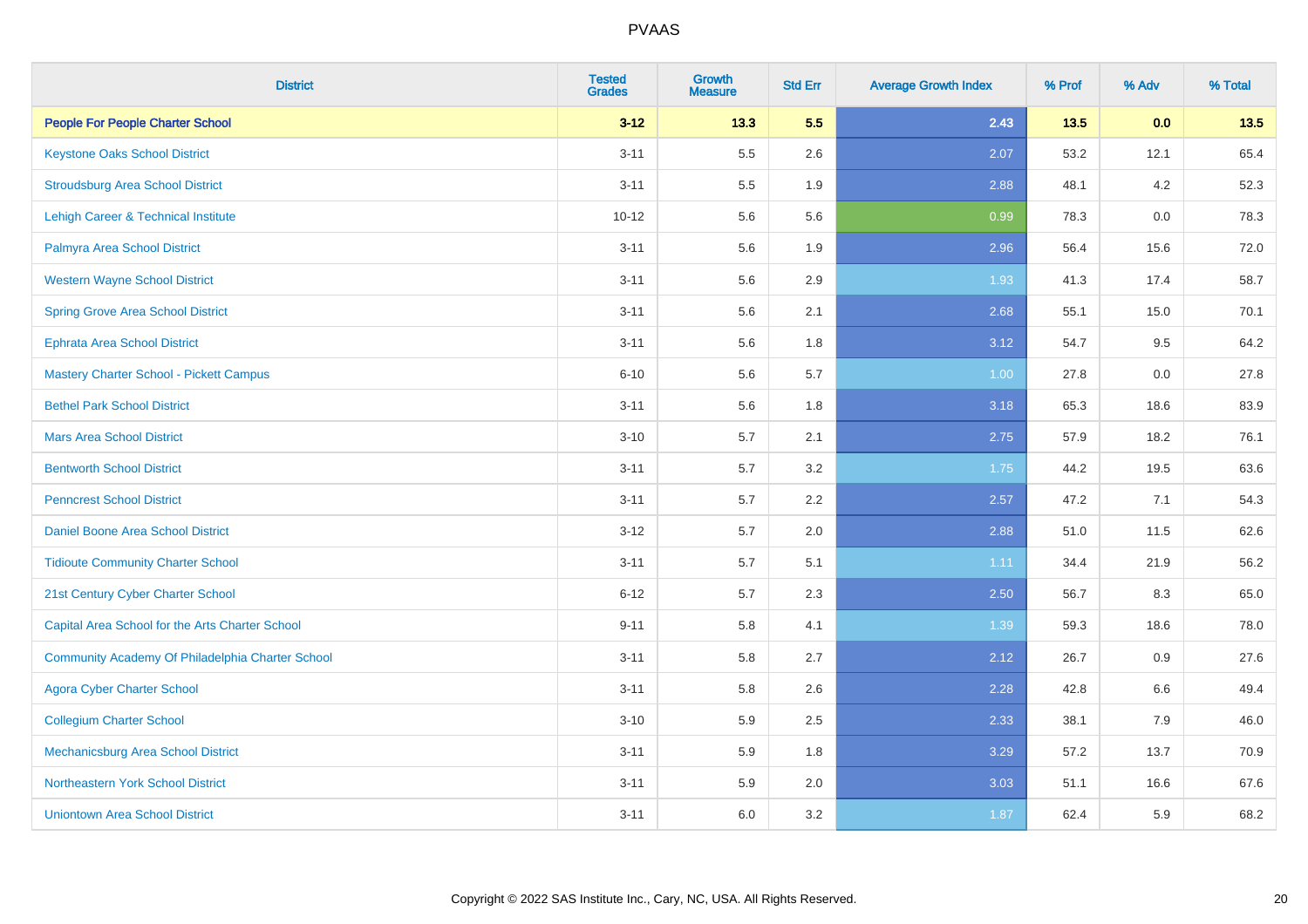| <b>District</b>                               | <b>Tested</b><br><b>Grades</b> | <b>Growth</b><br><b>Measure</b> | <b>Std Err</b> | <b>Average Growth Index</b> | % Prof | % Adv | % Total |
|-----------------------------------------------|--------------------------------|---------------------------------|----------------|-----------------------------|--------|-------|---------|
| <b>People For People Charter School</b>       | $3 - 12$                       | 13.3                            | 5.5            | 2.43                        | $13.5$ | 0.0   | 13.5    |
| <b>Hollidaysburg Area School District</b>     | $3 - 11$                       | 6.0                             | 2.1            | 2.88                        | 57.1   | 12.3  | 69.4    |
| <b>Wilson Area School District</b>            | $3 - 11$                       | 6.0                             | 2.6            | 2.30                        | 48.7   | 8.5   | 57.2    |
| <b>Spring-Ford Area School District</b>       | $3 - 11$                       | 6.0                             | 1.3            | 4.46                        | 60.8   | 16.5  | 77.4    |
| <b>Dover Area School District</b>             | $3 - 12$                       | 6.0                             | 2.1            | 2.94                        | 52.2   | 6.0   | 58.2    |
| <b>Connellsville Area School District</b>     | $3 - 11$                       | 6.1                             | 2.0            | 3.05                        | 45.4   | 7.8   | 53.2    |
| <b>Whitehall-Coplay School District</b>       | $3 - 11$                       | 6.1                             | 1.8            | 3.45                        | 49.3   | 7.4   | 56.6    |
| <b>Millersburg Area School District</b>       | $3 - 11$                       | 6.2                             | 3.8            | 1.63                        | 51.8   | 7.4   | 59.3    |
| <b>Northgate School District</b>              | $3 - 11$                       | 6.3                             | 3.6            | 1.73                        | 53.3   | 16.7  | 70.0    |
| <b>Salisbury Township School District</b>     | $3 - 11$                       | 6.3                             | 3.6            | 1.77                        | 46.2   | 6.6   | 52.8    |
| <b>Belle Vernon Area School District</b>      | $3 - 11$                       | 6.5                             | 2.6            | 2.44                        | 55.6   | 11.1  | 66.7    |
| <b>Steel Valley School District</b>           | $3 - 11$                       | 6.5                             | 3.4            | 1.89                        | 50.7   | 5.6   | 56.3    |
| <b>Wattsburg Area School District</b>         | $3 - 11$                       | $6.5\,$                         | 2.7            | 2.43                        | 42.7   | 7.6   | 50.3    |
| <b>Sto-Rox School District</b>                | $3 - 10$                       | 6.6                             | 3.7            | 1.80                        | 13.4   | 0.0   | 13.4    |
| <b>Franklin Area School District</b>          | $3 - 11$                       | 6.6                             | 2.8            | 2.34                        | 48.2   | 4.5   | 52.7    |
| <b>Richland School District</b>               | $3 - 11$                       | 6.7                             | 2.9            | 2.33                        | 62.2   | 19.2  | 81.4    |
| Pocono Mountain School District               | $3 - 12$                       | 6.8                             | 1.5            | 4.62                        | 45.8   | 5.0   | 50.7    |
| <b>Upper Darby School District</b>            | $3 - 12$                       | 6.9                             | 1.5            | 4.62                        | 45.0   | 6.7   | 51.7    |
| <b>Brookville Area School District</b>        | $3 - 11$                       | 6.9                             | 3.0            | 2.30                        | 55.2   | 15.6  | 70.8    |
| <b>Shanksville-Stonycreek School District</b> | $3 - 10$                       | 7.0                             | 5.9            | 1.20                        | 64.7   | 17.6  | 82.4    |
| Esperanza Cyber Charter School                | $3 - 11$                       | 7.1                             | 6.1            | 1.16                        | 9.1    | 0.0   | 9.1     |
| <b>Centennial School District</b>             | $3 - 10$                       | 7.1                             | 1.7            | 4.29                        | 50.1   | 8.7   | 58.9    |
| <b>Carlynton School District</b>              | $3 - 11$                       | 7.3                             | 3.3            | 2.22                        | 41.0   | 10.5  | 51.6    |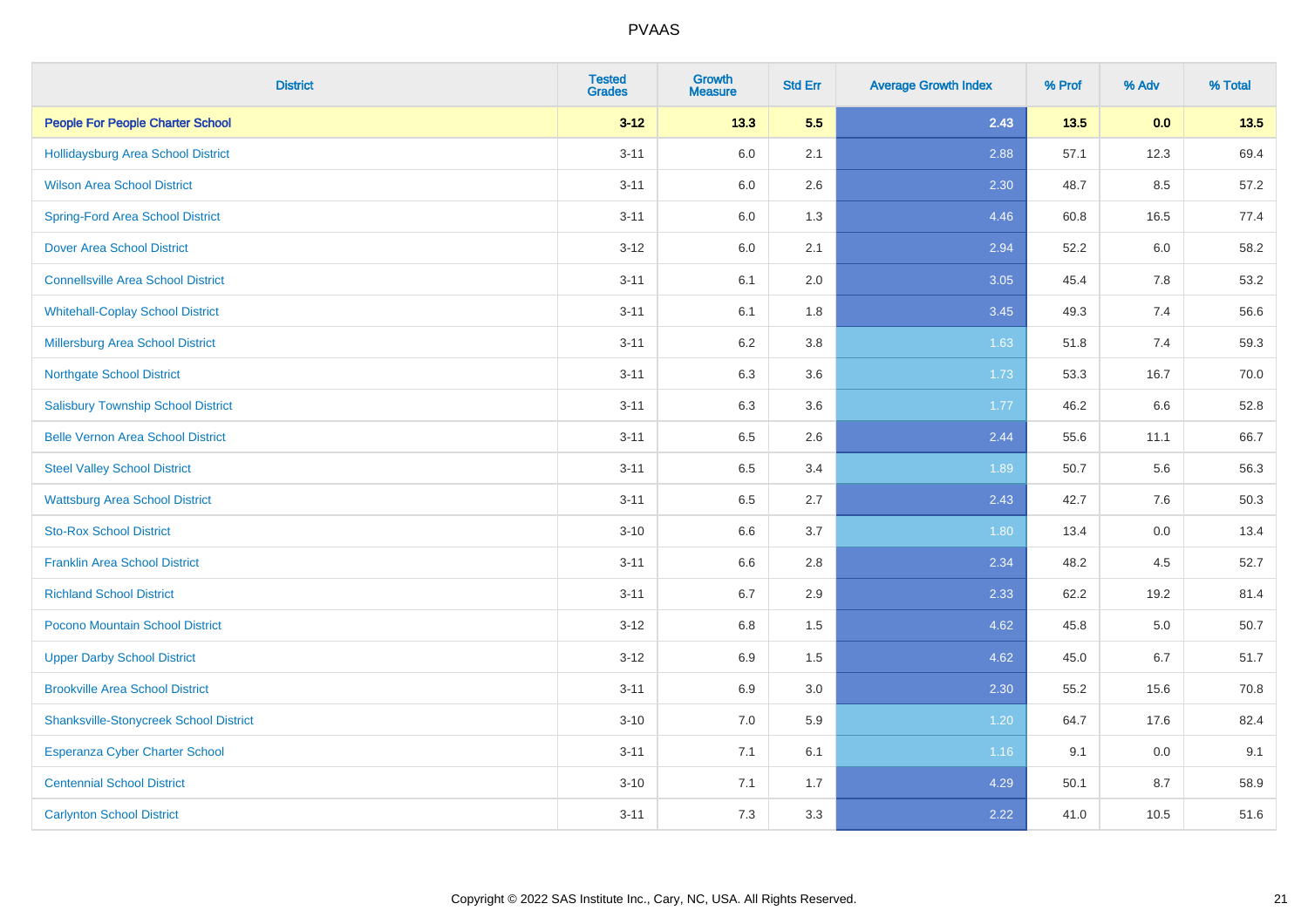| <b>District</b>                                        | <b>Tested</b><br><b>Grades</b> | <b>Growth</b><br><b>Measure</b> | <b>Std Err</b> | <b>Average Growth Index</b> | % Prof | % Adv | % Total |
|--------------------------------------------------------|--------------------------------|---------------------------------|----------------|-----------------------------|--------|-------|---------|
| <b>People For People Charter School</b>                | $3 - 12$                       | 13.3                            | 5.5            | 2.43                        | $13.5$ | 0.0   | 13.5    |
| Lehigh Valley Charter High School For The Arts         | $9 - 10$                       | 7.3                             | 2.6            | 2.82                        | 62.3   | 18.2  | 80.5    |
| <b>Carbondale Area School District</b>                 | $3 - 10$                       | 7.4                             | 3.3            | 2.25                        | 56.6   | 2.6   | 59.2    |
| <b>Wilmington Area School District</b>                 | $3 - 11$                       | 7.5                             | 3.0            | 2.48                        | 55.1   | 5.1   | 60.2    |
| Philadelphia City School District                      | $3 - 12$                       | 7.5                             | 0.6            | 12.64                       | 38.4   | 7.0   | 45.4    |
| New Hope-Solebury School District                      | $3 - 11$                       | 7.5                             | 2.9            | 2.57                        | 68.2   | 22.7  | 90.9    |
| <b>Coudersport Area School District</b>                | $3 - 11$                       | 7.7                             | 3.7            | 2.06                        | 55.7   | 8.2   | 63.9    |
| Saint Marys Area School District                       | $3 - 11$                       | 7.8                             | 2.6            | 3.04                        | 57.0   | 8.2   | 65.2    |
| Allegheny-Clarion Valley School District               | $3 - 10$                       | 7.8                             | 4.7            | 1.65                        | 53.3   | 3.3   | 56.7    |
| <b>Wayne Highlands School District</b>                 | $3 - 11$                       | 7.8                             | 2.4            | 3.23                        | 52.3   | 13.1  | 65.4    |
| <b>Haverford Township School District</b>              | $3 - 11$                       | 8.0                             | 1.5            | 5.27                        | 53.0   | 25.5  | 78.6    |
| <b>Blacklick Valley School District</b>                | $3 - 11$                       | 8.0                             | 4.3            | 1.85                        | 34.1   | 0.0   | 34.1    |
| <b>Reach Cyber Charter School</b>                      | $3 - 11$                       | 8.1                             | 4.7            | 1.72                        | 42.4   | 4.6   | 47.0    |
| <b>Bethlehem-Center School District</b>                | $3 - 10$                       | 8.1                             | 3.3            | 2.46                        | 35.1   | 1.4   | 36.5    |
| Moon Area School District                              | $3 - 11$                       | 8.2                             | 1.9            | 4.25                        | 58.7   | 18.5  | 77.2    |
| <b>Monessen City School District</b>                   | $3 - 10$                       | 8.3                             | 4.5            | 1.85                        | 42.9   | 2.9   | 45.7    |
| Selinsgrove Area School District                       | $3 - 12$                       | 8.3                             | 2.3            | 3.54                        | 56.8   | 10.0  | 66.8    |
| Renaissance Academy Charter School                     | $3 - 11$                       | 8.3                             | 3.3            | 2.54                        | 45.6   | 22.8  | 68.4    |
| <b>William Penn School District</b>                    | $3 - 12$                       | 8.3                             | 2.1            | 3.99                        | 35.6   | 3.0   | 38.7    |
| <b>Cornwall-Lebanon School District</b>                | $3 - 11$                       | 8.3                             | 1.6            | 5.08                        | 47.2   | 8.4   | 55.6    |
| <b>Chester Charter Scholars Academy Charter School</b> | $3 - 12$                       | 8.4                             | 4.1            | 2.03                        | 23.4   | 0.0   | 23.4    |
| <b>Oswayo Valley School District</b>                   | $3 - 12$                       | 8.5                             | 5.0            | 1.68                        | 50.0   | 16.7  | 66.7    |
| <b>Allegheny Valley School District</b>                | $3 - 11$                       | 8.5                             | 3.9            | 2.17                        | 53.1   | 12.2  | 65.3    |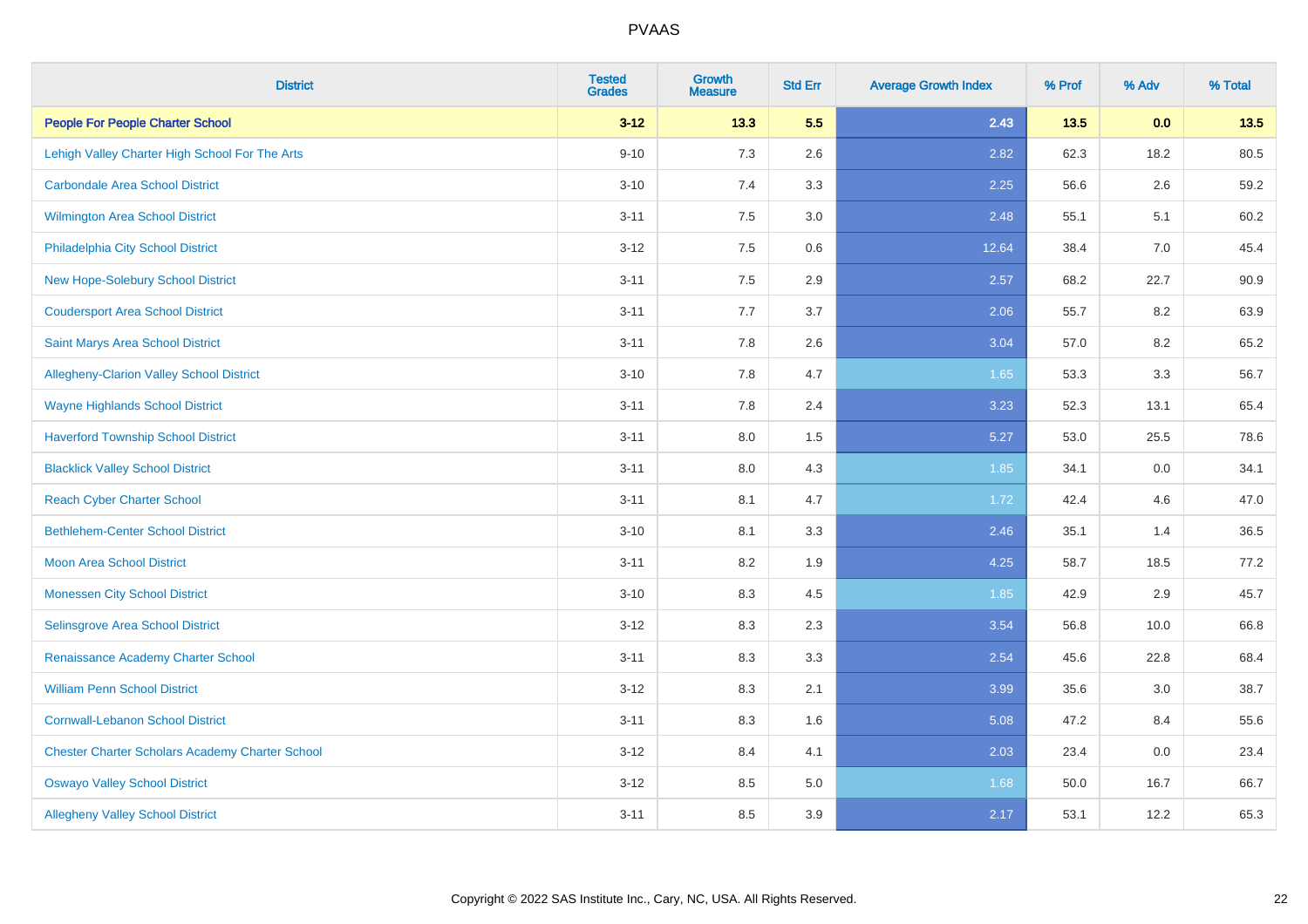| <b>District</b>                                    | <b>Tested</b><br><b>Grades</b> | <b>Growth</b><br><b>Measure</b> | <b>Std Err</b> | <b>Average Growth Index</b> | % Prof | % Adv   | % Total |
|----------------------------------------------------|--------------------------------|---------------------------------|----------------|-----------------------------|--------|---------|---------|
| <b>People For People Charter School</b>            | $3 - 12$                       | 13.3                            | 5.5            | 2.43                        | 13.5   | 0.0     | 13.5    |
| Eastern Lebanon County School District             | $3 - 11$                       | $8.6\,$                         | 2.2            | 3.84                        | 48.8   | 11.4    | 60.3    |
| <b>Conestoga Valley School District</b>            | $3 - 11$                       | 8.7                             | 1.8            | 4.69                        | 60.3   | 13.5    | 73.8    |
| <b>Wyalusing Area School District</b>              | $3-12$                         | 8.8                             | 3.3            | 2.68                        | 54.6   | 11.7    | 66.2    |
| <b>Wilson School District</b>                      | $3-12$                         | 8.8                             | 1.5            | 5.96                        | 52.6   | 14.6    | 67.2    |
| <b>Council Rock School District</b>                | $3 - 11$                       | 8.9                             | 1.2            | 7.65                        | 62.8   | 16.6    | 79.4    |
| <b>Hamburg Area School District</b>                | $3 - 11$                       | 8.9                             | 2.5            | 3.63                        | 43.5   | 8.2     | 51.7    |
| <b>Mckeesport Area School District</b>             | $3-12$                         | 9.0                             | 2.4            | 3.72                        | 31.0   | 4.5     | 35.5    |
| <b>Avon Grove Charter School</b>                   | $3 - 11$                       | 9.0                             | 2.9            | 3.13                        | 58.8   | 16.7    | 75.5    |
| <b>York Academy Regional Charter School</b>        | $3 - 11$                       | 9.0                             | 5.0            | 1.79                        | 55.2   | 0.0     | 55.2    |
| Ambridge Area School District                      | $3 - 12$                       | 9.1                             | 2.6            | 3.46                        | 50.4   | 10.7    | 61.1    |
| <b>Mifflin County School District</b>              | $3 - 11$                       | 9.1                             | 1.7            | 5.49                        | 47.1   | 6.7     | 53.8    |
| Octorara Area School District                      | $3 - 11$                       | 9.1                             | 2.4            | 3.82                        | 52.1   | 8.5     | 60.6    |
| <b>North Penn School District</b>                  | $3 - 11$                       | 9.1                             | 1.1            | 8.36                        | 55.8   | 17.0    | 72.8    |
| <b>Commonwealth Charter Academy Charter School</b> | $3 - 10$                       | 9.1                             | 1.9            | 4.90                        | 47.2   | 9.1     | 56.3    |
| <b>Cranberry Area School District</b>              | $3 - 12$                       | 9.2                             | 3.0            | 3.04                        | 47.5   | 10.2    | 57.6    |
| Pen Argyl Area School District                     | $3 - 12$                       | 9.2                             | 2.7            | 3.46                        | 50.0   | 12.6    | 62.6    |
| Pennsylvania Distance Learning Charter School      | $3-12$                         | 9.3                             | 4.2            | 2.22                        | 42.2   | 3.1     | 45.3    |
| <b>Bethlehem Area School District</b>              | $3 - 11$                       | 9.3                             | 1.1            | 8.15                        | 44.7   | 12.0    | 56.7    |
| <b>Tech Freire Charter School</b>                  | $9 - 11$                       | 9.3                             | 2.9            | 3.26                        | 18.0   | 1.1     | 19.1    |
| <b>Shippensburg Area School District</b>           | $3 - 11$                       | 9.3                             | 1.9            | 4.84                        | 53.1   | 10.2    | 63.3    |
| Multicultural Academy Charter School               | $9 - 11$                       | 9.5                             | 3.5            | 2.69                        | 22.0   | $0.0\,$ | 22.0    |
| <b>Hazleton Area School District</b>               | $3 - 11$                       | 9.6                             | 1.4            | 6.77                        | 45.0   | 7.8     | 52.9    |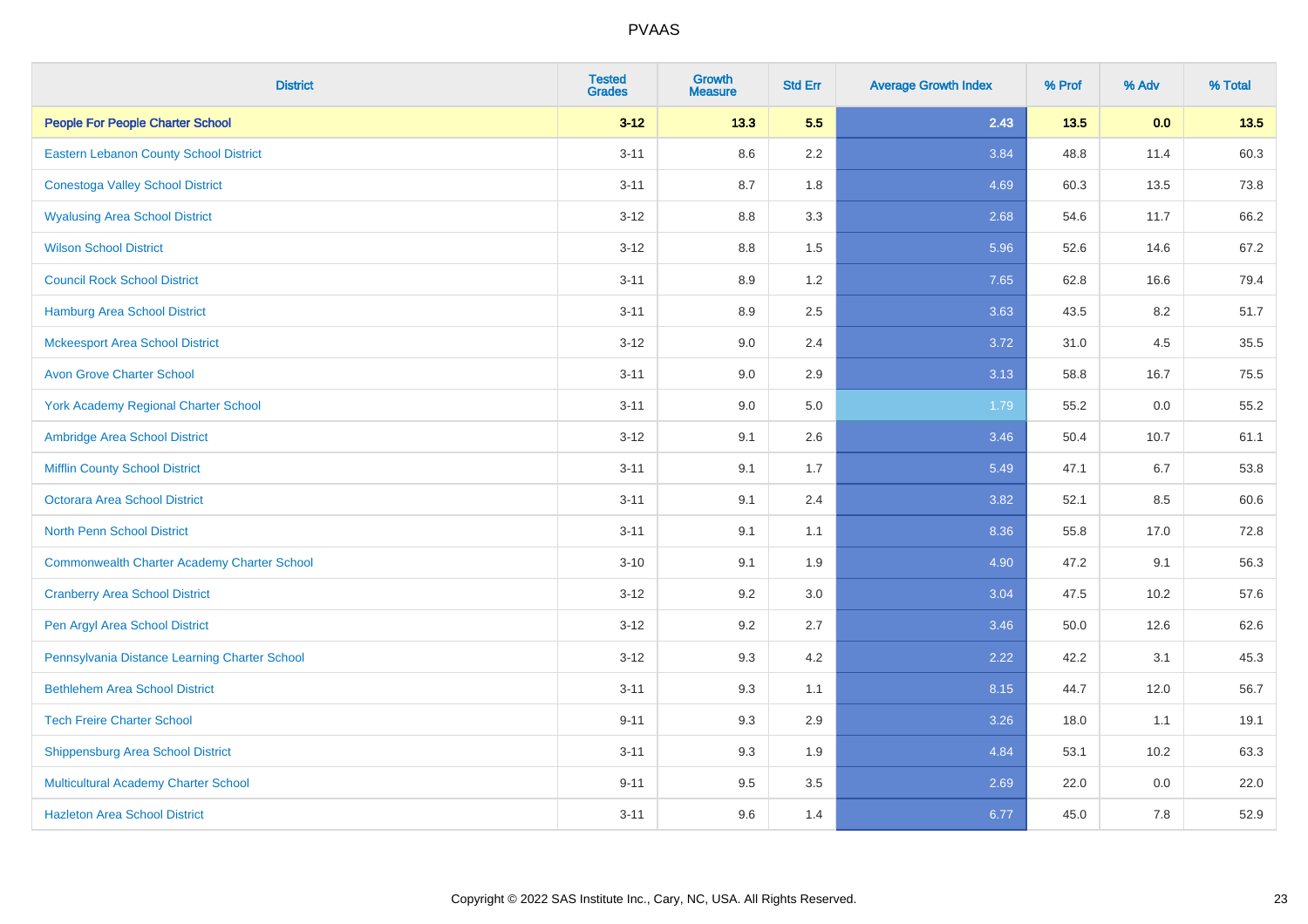| <b>District</b>                               | <b>Tested</b><br><b>Grades</b> | <b>Growth</b><br><b>Measure</b> | <b>Std Err</b> | <b>Average Growth Index</b> | % Prof | % Adv   | % Total |
|-----------------------------------------------|--------------------------------|---------------------------------|----------------|-----------------------------|--------|---------|---------|
| <b>People For People Charter School</b>       | $3 - 12$                       | 13.3                            | 5.5            | 2.43                        | $13.5$ | 0.0     | 13.5    |
| <b>Eastern York School District</b>           | $3 - 11$                       | 9.6                             | 2.6            | 3.71                        | 56.3   | 12.6    | 68.9    |
| <b>Freeport Area School District</b>          | $3 - 10$                       | 9.7                             | 2.5            | 3.91                        | 57.5   | 17.8    | 75.3    |
| <b>Homer-Center School District</b>           | $3 - 11$                       | 9.7                             | 3.6            | 2.70                        | 45.1   | 17.2    | 62.3    |
| <b>Shenandoah Valley School District</b>      | $3 - 11$                       | 9.7                             | 3.9            | 2.49                        | 28.3   | 5.0     | 33.3    |
| Fox Chapel Area School District               | $3 - 11$                       | 9.8                             | 1.8            | 5.36                        | 56.6   | 28.6    | 85.2    |
| Northern Cambria School District              | $3 - 11$                       | 10.0                            | 3.3            | 3.04                        | 47.4   | 5.1     | 52.6    |
| <b>Avon Grove School District</b>             | $3 - 10$                       | 10.0                            | 1.6            | 6.26                        | 56.3   | 18.6    | 74.9    |
| <b>Ridley School District</b>                 | $3 - 12$                       | 10.0                            | 1.6            | 6.10                        | 45.6   | 8.2     | 53.8    |
| <b>Reading School District</b>                | $3 - 11$                       | 10.1                            | 1.4            | 7.25                        | 24.7   | $2.4\,$ | 27.2    |
| <b>York Suburban School District</b>          | $3 - 11$                       | 10.1                            | 2.1            | 4.91                        | 53.5   | 27.8    | 81.3    |
| Dr Robert Ketterer Charter School Inc         | $6 - 12$                       | 10.1                            | 5.0            | 2.04                        | 14.9   | 0.4     | 15.3    |
| <b>Clarion Area School District</b>           | $3 - 11$                       | 10.3                            | 4.1            | 2.51                        | 45.4   | 14.6    | 60.0    |
| <b>Midd-West School District</b>              | $3 - 11$                       | 10.3                            | 2.7            | 3.80                        | 58.0   | 13.4    | 71.4    |
| <b>Cocalico School District</b>               | $3 - 11$                       | 10.6                            | 2.0            | 5.18                        | 50.8   | 14.1    | 64.8    |
| <b>Montgomery Area School District</b>        | $3 - 11$                       | 10.7                            | 3.6            | 2.96                        | 48.7   | 12.4    | 61.1    |
| Lake-Lehman School District                   | $3 - 11$                       | 10.8                            | 2.7            | 3.93                        | 55.3   | 7.9     | 63.2    |
| <b>Montoursville Area School District</b>     | $3 - 12$                       | 10.8                            | 2.5            | 4.24                        | 44.6   | 20.1    | 64.8    |
| <b>Garnet Valley School District</b>          | $3 - 10$                       | 10.9                            | 1.7            | 6.53                        | 67.1   | 19.0    | 86.1    |
| <b>Sayre Area School District</b>             | $3 - 11$                       | 11.2                            | 3.5            | 3.20                        | 52.2   | 7.5     | 59.7    |
| <b>Greater Nanticoke Area School District</b> | $3 - 12$                       | 11.2                            | 2.8            | 4.01                        | 38.0   | 12.4    | 50.4    |
| <b>Littlestown Area School District</b>       | $3 - 11$                       | 11.4                            | 2.5            | 4.62                        | 55.2   | 10.4    | 65.6    |
| Mastery Charter School - Hardy Williams       | $3 - 11$                       | 11.4                            | 3.4            | 3.33                        | 44.3   | 5.7     | 50.0    |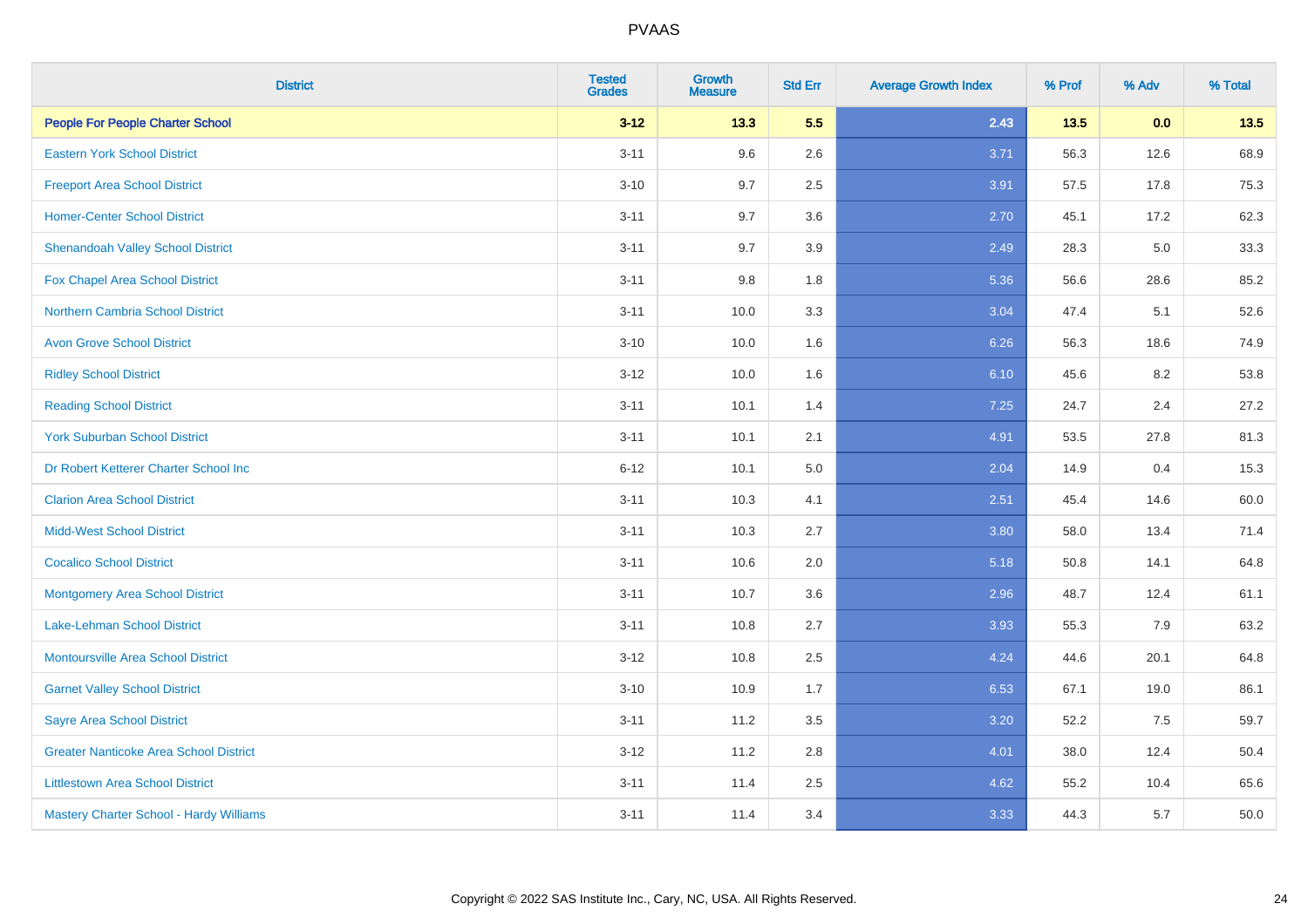| <b>District</b>                          | <b>Tested</b><br><b>Grades</b> | <b>Growth</b><br><b>Measure</b> | <b>Std Err</b> | <b>Average Growth Index</b> | % Prof | % Adv   | % Total |
|------------------------------------------|--------------------------------|---------------------------------|----------------|-----------------------------|--------|---------|---------|
| <b>People For People Charter School</b>  | $3 - 12$                       | 13.3                            | 5.5            | 2.43                        | $13.5$ | 0.0     | 13.5    |
| <b>Pine-Richland School District</b>     | $3 - 11$                       | 11.5                            | 1.8            | 6.31                        | 60.6   | 24.4    | 85.0    |
| Pennsylvania Cyber Charter School        | $3 - 11$                       | 11.6                            | 1.5            | 7.54                        | 46.3   | $5.0\,$ | 51.3    |
| <b>Pennsbury School District</b>         | $3 - 11$                       | 11.7                            | 1.5            | 7.90                        | 60.1   | 21.3    | 81.3    |
| <b>Fort Leboeuf School District</b>      | $3 - 11$                       | 11.7                            | 2.5            | 4.73                        | 48.5   | 21.1    | 69.6    |
| Pennsylvania Virtual Charter School      | $3 - 11$                       | 11.8                            | 3.5            | 3.37                        | 56.5   | 11.1    | 67.6    |
| Downingtown Area School District         | $3 - 11$                       | 12.1                            | 1.1            | 10.67                       | 60.0   | 23.5    | 83.6    |
| <b>Fleetwood Area School District</b>    | $3 - 10$                       | 12.2                            | 2.2            | 5.68                        | 53.5   | 11.6    | 65.2    |
| <b>Central York School District</b>      | $3 - 12$                       | 12.3                            | 1.7            | 7.20                        | 55.5   | 11.5    | 67.0    |
| <b>Souderton Area School District</b>    | $3 - 11$                       | 12.4                            | 1.5            | 8.28                        | 61.7   | 15.2    | 76.9    |
| <b>School Lane Charter School</b>        | $3 - 11$                       | 12.4                            | 3.6            | 3.43                        | 59.1   | 9.8     | 68.9    |
| <b>Jenkintown School District</b>        | $3 - 11$                       | 12.5                            | 4.4            | 2.84                        | 54.6   | 29.6    | 84.1    |
| <b>Wissahickon School District</b>       | $3 - 10$                       | 12.5                            | 1.8            | 6.85                        | 58.3   | 22.4    | 80.7    |
| <b>West Perry School District</b>        | $3 - 11$                       | 12.5                            | 2.5            | 4.99                        | 56.6   | 8.4     | 65.0    |
| <b>Delaware Valley School District</b>   | $3 - 11$                       | 12.6                            | 1.8            | 6.93                        | 55.2   | 16.2    | 71.4    |
| <b>West Chester Area School District</b> | $3 - 11$                       | 12.6                            | 1.2            | 10.38                       | 66.8   | 20.2    | 87.0    |
| <b>Derry Township School District</b>    | $3 - 10$                       | 12.8                            | 2.0            | 6.39                        | 54.8   | 25.8    | 80.6    |
| <b>Iroquois School District</b>          | $3 - 11$                       | 13.1                            | 3.0            | 4.35                        | 48.2   | 7.8     | 56.0    |
| <b>Derry Area School District</b>        | $3 - 11$                       | 13.2                            | 2.8            | 4.69                        | 60.0   | 12.5    | 72.5    |
| <b>People For People Charter School</b>  | $3 - 12$                       | 13.3                            | 5.5            | 2.43                        | $13.5$ | 0.0     | 13.5    |
| <b>Penn-Trafford School District</b>     | $3 - 11$                       | 13.4                            | 1.7            | 7.87                        | 62.3   | 21.9    | 84.2    |
| <b>Abington Heights School District</b>  | $3 - 11$                       | 13.5                            | 2.2            | 6.27                        | 58.3   | 16.2    | 74.5    |
| <b>Jamestown Area School District</b>    | $3 - 11$                       | 13.5                            | 4.2            | 3.19                        | 64.4   | 13.3    | 77.8    |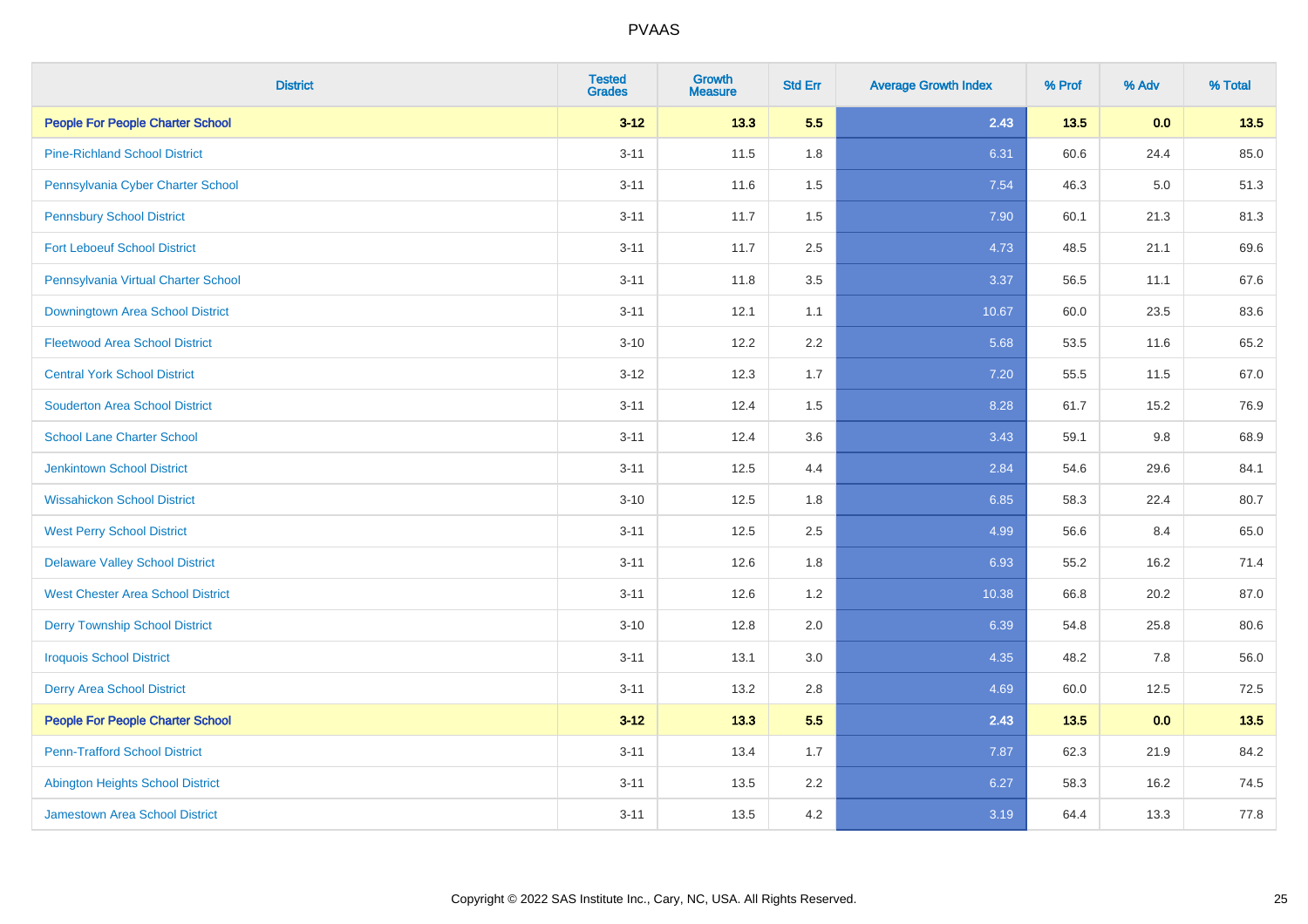| <b>District</b>                                  | <b>Tested</b><br><b>Grades</b> | <b>Growth</b><br><b>Measure</b> | <b>Std Err</b> | <b>Average Growth Index</b> | % Prof | % Adv   | % Total |
|--------------------------------------------------|--------------------------------|---------------------------------|----------------|-----------------------------|--------|---------|---------|
| <b>People For People Charter School</b>          | $3 - 12$                       | 13.3                            | 5.5            | 2.43                        | $13.5$ | 0.0     | 13.5    |
| <b>Dallastown Area School District</b>           | $3 - 11$                       | 13.5                            | 1.5            | 8.84                        | 56.0   | 17.9    | 73.8    |
| <b>City CHS</b>                                  | $10 - 11$                      | 13.6                            | 2.7            | 5.12                        | 45.8   | 3.0     | 48.8    |
| <b>Springfield School District</b>               | $3 - 11$                       | 13.8                            | 1.7            | 7.99                        | 60.9   | 21.5    | 82.4    |
| Penns Valley Area School District                | $3 - 12$                       | 14.0                            | 2.9            | 4.80                        | 41.9   | 23.1    | 65.0    |
| <b>Colonial School District</b>                  | $3 - 11$                       | 14.0                            | 1.7            | 8.21                        | 60.2   | 19.6    | 79.8    |
| <b>Lincoln Leadership Academy Charter School</b> | $3 - 12$                       | 14.2                            | 6.4            | 2.22                        | 23.5   | $0.0\,$ | 23.5    |
| <b>Southern York County School District</b>      | $3 - 11$                       | 14.2                            | 2.1            | 6.91                        | 55.1   | 18.1    | 73.1    |
| <b>Saucon Valley School District</b>             | $3 - 11$                       | 14.7                            | 2.5            | 5.98                        | 48.7   | 20.2    | 69.0    |
| <b>Great Valley School District</b>              | $3 - 11$                       | 15.0                            | 1.9            | 7.98                        | 50.0   | 35.0    | 85.0    |
| <b>Upper Merion Area School District</b>         | $3 - 11$                       | 15.3                            | 2.0            | 7.62                        | 59.3   | 19.3    | 78.6    |
| <b>Upper Dublin School District</b>              | $3 - 12$                       | 15.4                            | 1.8            | 8.53                        | 60.8   | 24.8    | 85.6    |
| Northern York County School District             | $3 - 11$                       | 15.6                            | 2.0            | 7.98                        | 57.4   | 11.5    | 68.8    |
| <b>Greenwood School District</b>                 | $3 - 11$                       | 15.9                            | 3.9            | 4.11                        | 50.0   | 25.0    | 75.0    |
| <b>Belmont Charter School</b>                    | $3 - 10$                       | 16.0                            | 6.5            | 2.45                        | 64.3   | 0.0     | 64.3    |
| Northern Bedford County School District          | $3 - 11$                       | 16.5                            | 3.6            | 4.58                        | 51.7   | 20.0    | 71.7    |
| <b>Deer Lakes School District</b>                | $3 - 11$                       | 17.0                            | 2.7            | 6.32                        | 61.5   | 16.4    | 77.9    |
| <b>Unionville-Chadds Ford School District</b>    | $3 - 11$                       | 17.1                            | 3.1            | 5.51                        | 68.1   | 13.2    | 81.3    |
| <b>North Allegheny School District</b>           | $3 - 11$                       | 17.4                            | 1.3            | 13.52                       | 59.5   | 28.1    | 87.6    |
| <b>Norwin School District</b>                    | $3 - 11$                       | 18.0                            | 1.7            | 10.37                       | 58.5   | 27.0    | 85.4    |
| <b>Valley View School District</b>               | $3 - 11$                       | 18.1                            | 2.4            | 7.42                        | 53.7   | 14.7    | 68.4    |
| <b>Cumberland Valley School District</b>         | $3 - 12$                       | 18.5                            | 1.3            | 14.64                       | 60.7   | 23.4    | 84.1    |
| <b>Upper Saint Clair School District</b>         | $3 - 11$                       | 18.5                            | 1.7            | 10.65                       | 61.8   | 30.1    | 91.9    |